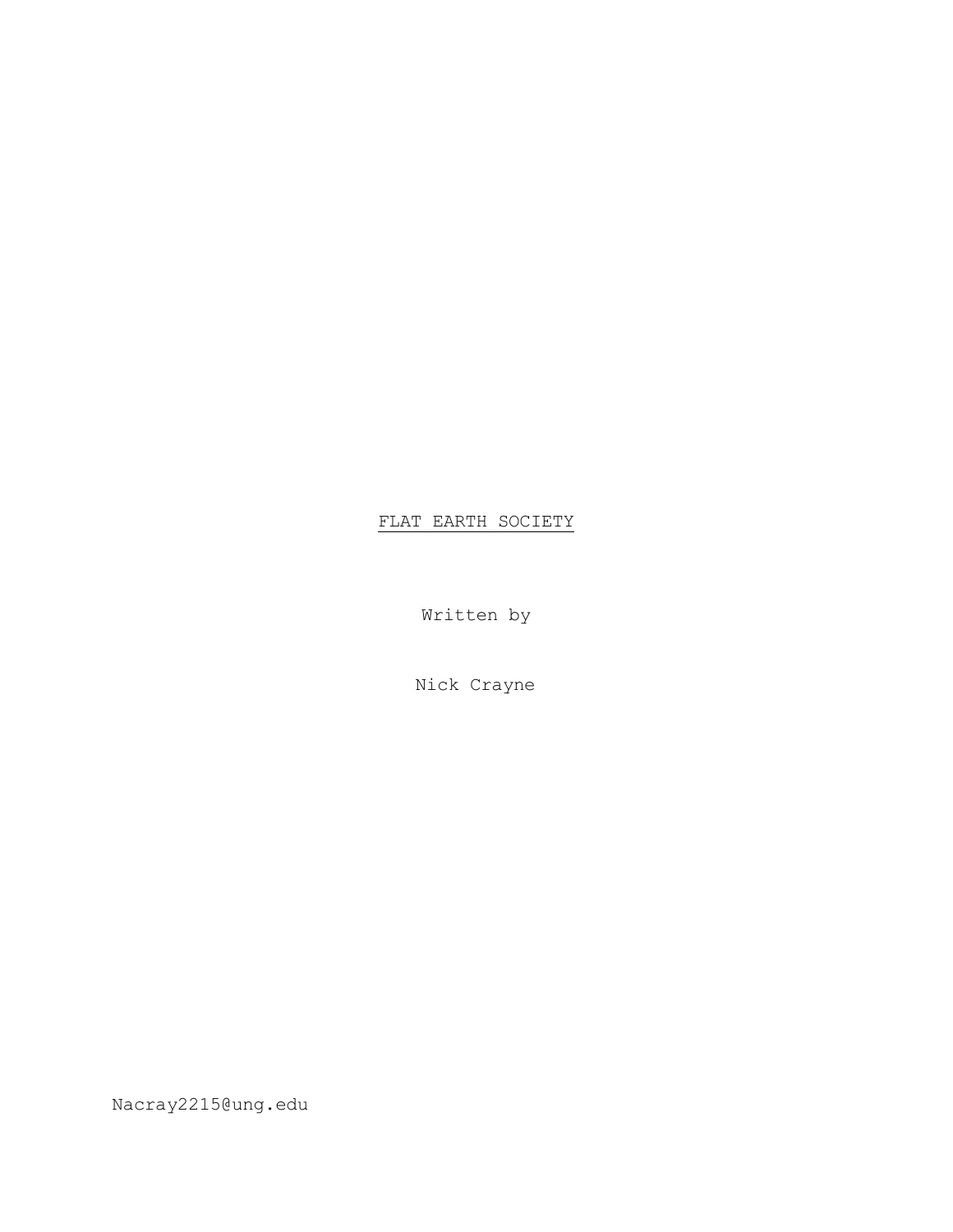EXT. ILIAMNA LAKE CAMPSITE - NIGHT

Among the dense Alaskan wilderness, towering mountains, a lake; 77 miles of flat lifeless water. Ice encroaches upon the surface of the water, SAM CASEY (late 20s) stares out at it all.

Sam, a conspiracy theorist whose vitriolic demeanor eats away at his rugged appearance. He dresses like an Oregonian militiaman who walked into Abercrombie & Fitch.

#### **SCOTTY**

Your podcast?

Sam's adopted son, SCOTTY CASEY (11) sits painting the scene. He doesn't bother to look at his dad. Scotty, a skeptic at heart, quiet and unassuming but with a passive-aggressive demeanor that sucks the oxygen out of a room.

SAM

Oh yeah.

Sam moves over to look at the canvas at the edge of their small campsite. The only thing on the canvas, a depressive nightmarish rendering of the moon.

> SAM (CONT'D) Wow, that's awesome. You know for a while I worried I was raising Space Hitler.

Scotty's eyes remain glued to the canvas, hoping his silence and painting convey how he feels. Sam sways a bit as he tries to say something profound to his son.

> SAM (CONT'D) I mean I'm sure you'd be a great space Hitler, if you wanted to. You can be whoever you want to be. Jesus, your dad was better at this kind of stuff.

Sam looks down at Scotty, he focuses on the tinge of sadness in his eyes.

> SAM (CONT'D) Gonna stream in a minute, did you need anything?

> > **SCOTTY**

Silence.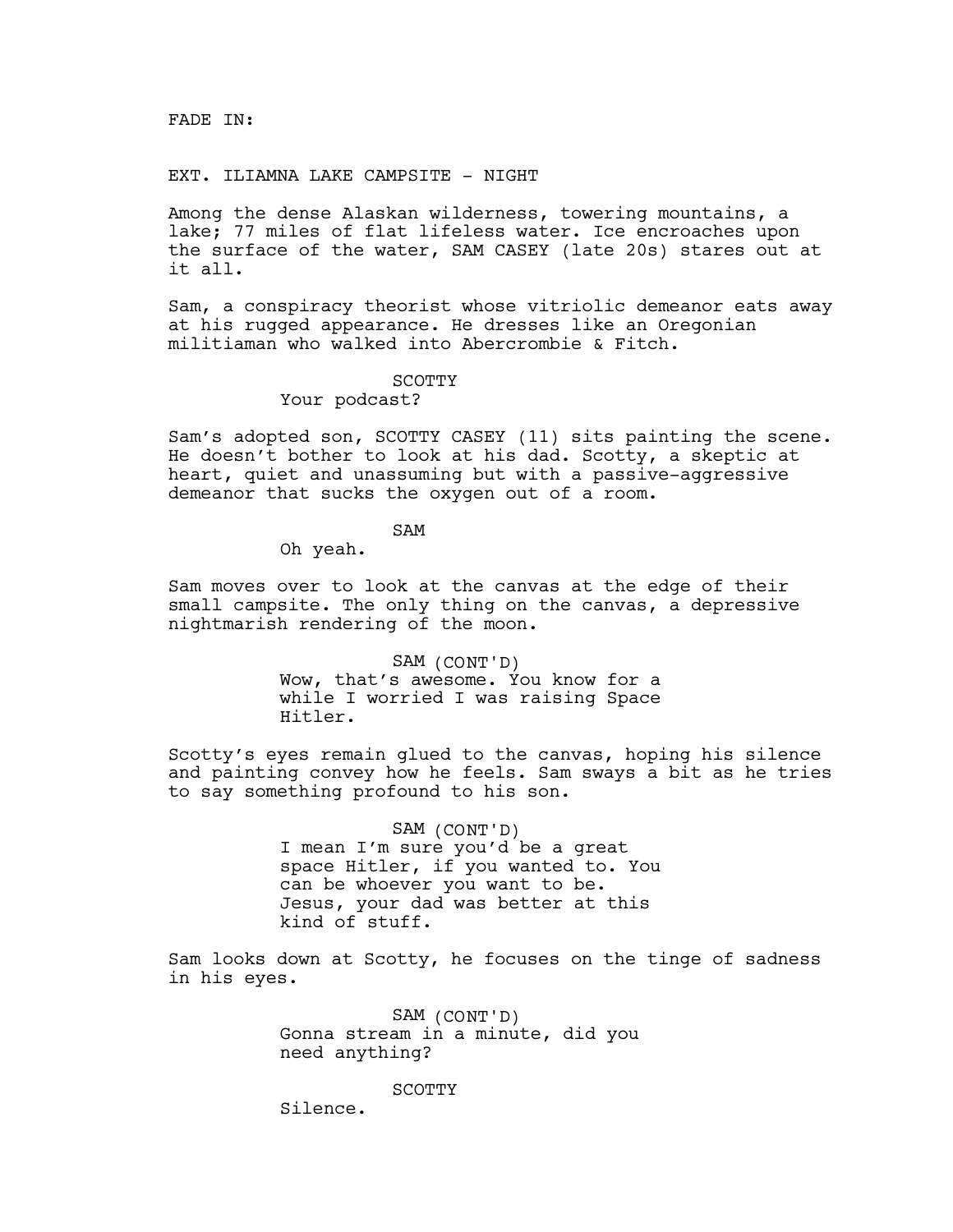Sam lumbers away from the campsite and pulls out his phone. He pulls up YouTube to start streaming, he points his phone at his face.

> SAM Amber, can you see me?

INT. AMBER'S ROOM NIGHT - NIGHT

A small Atlanta apartment, mini Tesla coils line shelves filled with Star Trek paraphernalia that gives the room a pulsating purple glow. It backlights AMBER SMALLSTORM (26) who sits at her computer desk.

A woman who wears her nihilistic worldview on her face. Her hair unkempt and frizzy

#### INSERT - YOUTUBE VIDEO

At the top, the title reads, EXPOSING THE TRUTH. On the righthand side, the chat window. The chat filled with a barrage of messages expressing anticipation. In the center of the minimized window, a split screen video feed.

Amber waits, her faces scrunching up with some concern. One half of the video feed remains empty until Sam pops up on the other.

BACK TO:

AMBER Yea, Sam I can see you.

#### INTERCUT BETWEEN SAM AND AMBER

He scrutinizes her hair on his phone, it appears pixelated for a moment.

> SAM I think somethings wrong, your hair looks like pixelated shit. Never mind, the pixilation cleared up at least...

With a look of embarrassment, she fiddles with her hair.

SAM (CONT'D) Welcome to Exposing The Truth: flat earth edition. I'm streaming live from Iliamna Lake.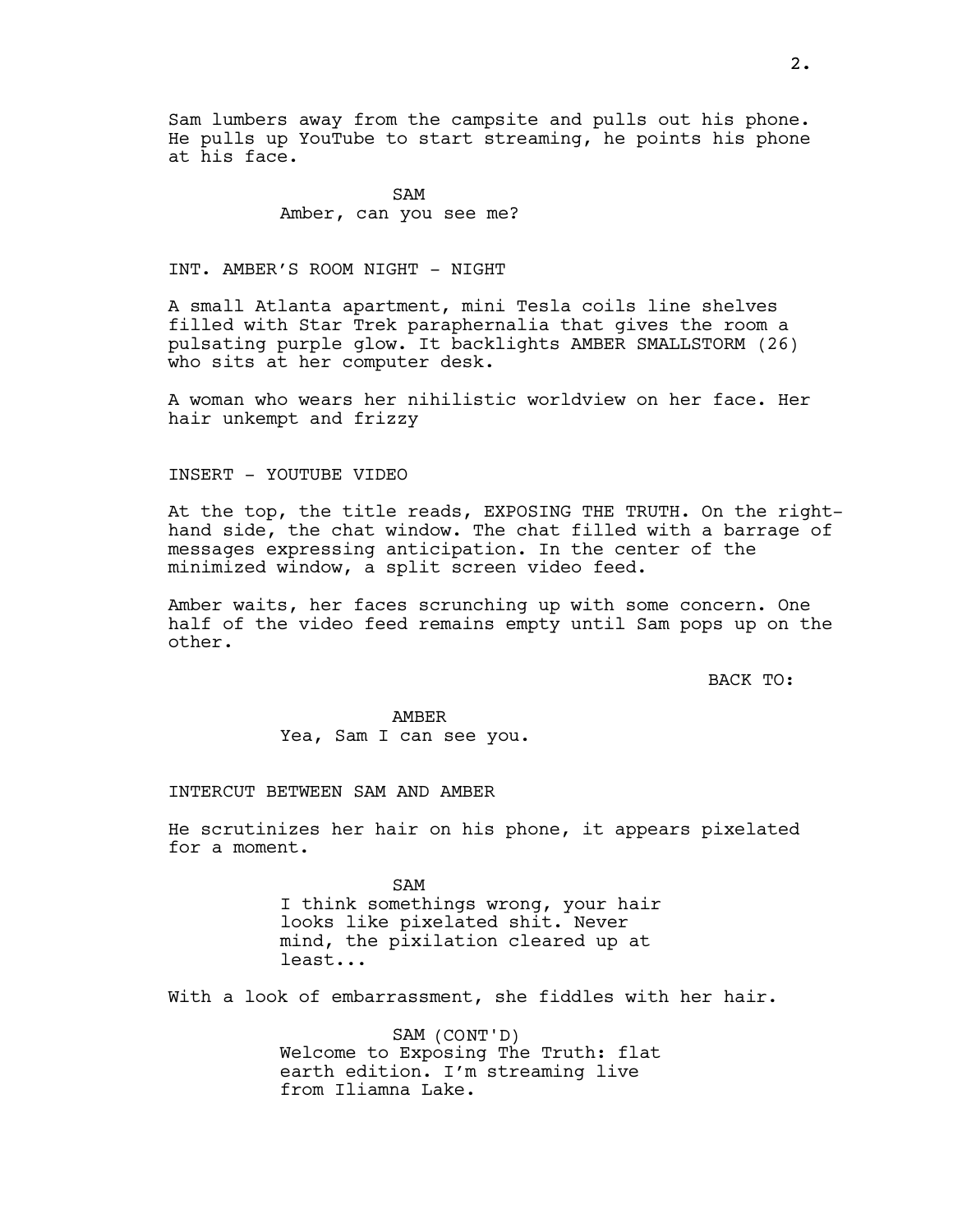AMBER Should you be standing so close? Didn't you say there was a sea monster there

SAM Yeah but it, uh, hates the cold.

AMBER You guys should check out "Sam and Tom's Cryptids Among Us" series if you haven't already.

SAM Yeah, we made some great content, it doesn't deserve to be forgotten...

He stares out towards the water, a bob in the water catches his attention, a fish, a cryptid? He doesn't notice Scotty heading back to his tent who glances at him with a look of concern. Sam snaps back into reality, well sort of.

> SAM (CONT'D) But today I'm here because just look at how flat this lake is.

The universe responds to the bullshit with deafening SILENCE.

AMBER

I, uh, think you're referring to the curvature formula. I have a great video using algebra to disprove it on my channel. --

SAM

Yeah, math is great but I mean you can see the flatness. You don't even need to really think about it.

Her annoyance builds, she rubs her face before pulling out a sketch from her cabinet.

> AMBER Oh, Sam check it out I got the sketches for the packs done.

She holds up a sketch of an electromagnetic pack, formulas scribbled onto the margins.

> SAM Well, you gotta test them first right. Scientific method and all that?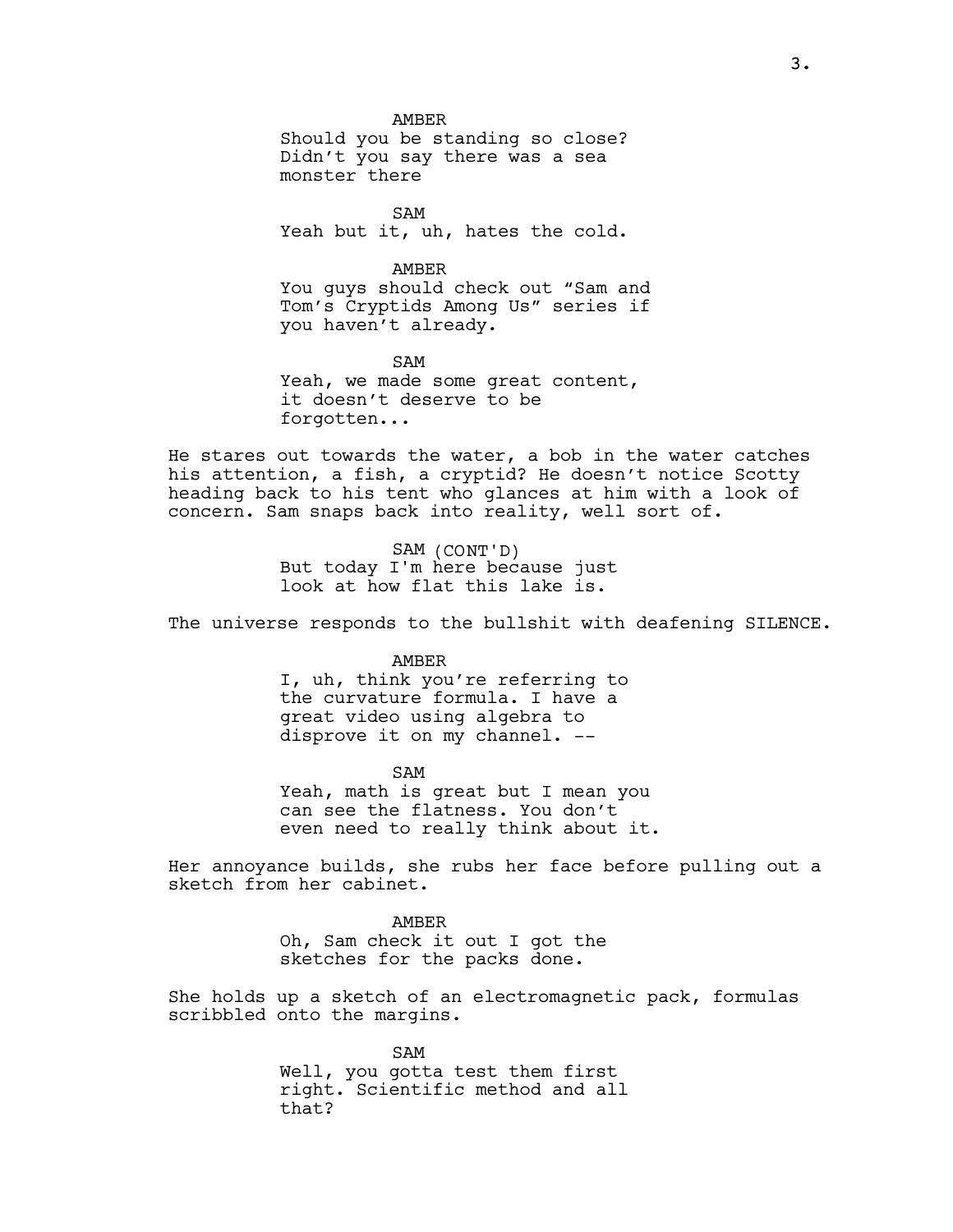AMBER Yeah but I'm confident they will work.

SAM Sure you are, either way, they're awesome. Reminds me of the packs from Ghostbusters.

She takes a deep breath, she struggles to suppress her rage.

SAM (CONT'D) 10,000 subscribers, you guys make our inventions and adventures possible. It means the world to us that we receive support from around the globe.

Amber scratches her head pretending that she didn't hear that screwup. Scotty groans from his tent.

> SAM (CONT'D) By the way, guys that was a joke.

He walks over to the campsite and pulls chocolate milk out of a cooler. He pops it open like a Sunday beer.

> AMBER You still drink chocolate milk?

SAM Well, it's for Scotty.

Scotty yells out from his tent.

SCOTTY (O.C.) No, it isn't!

#### SAM

You know what screw it, yes I do. I don't let politicians tell me who I can love. I'm done conforming to the media's notion of "masculinity" by drinking their disgusting white milk.

AMBER

So getting back on track, so you've talked about the flight from New Zealand to what was it --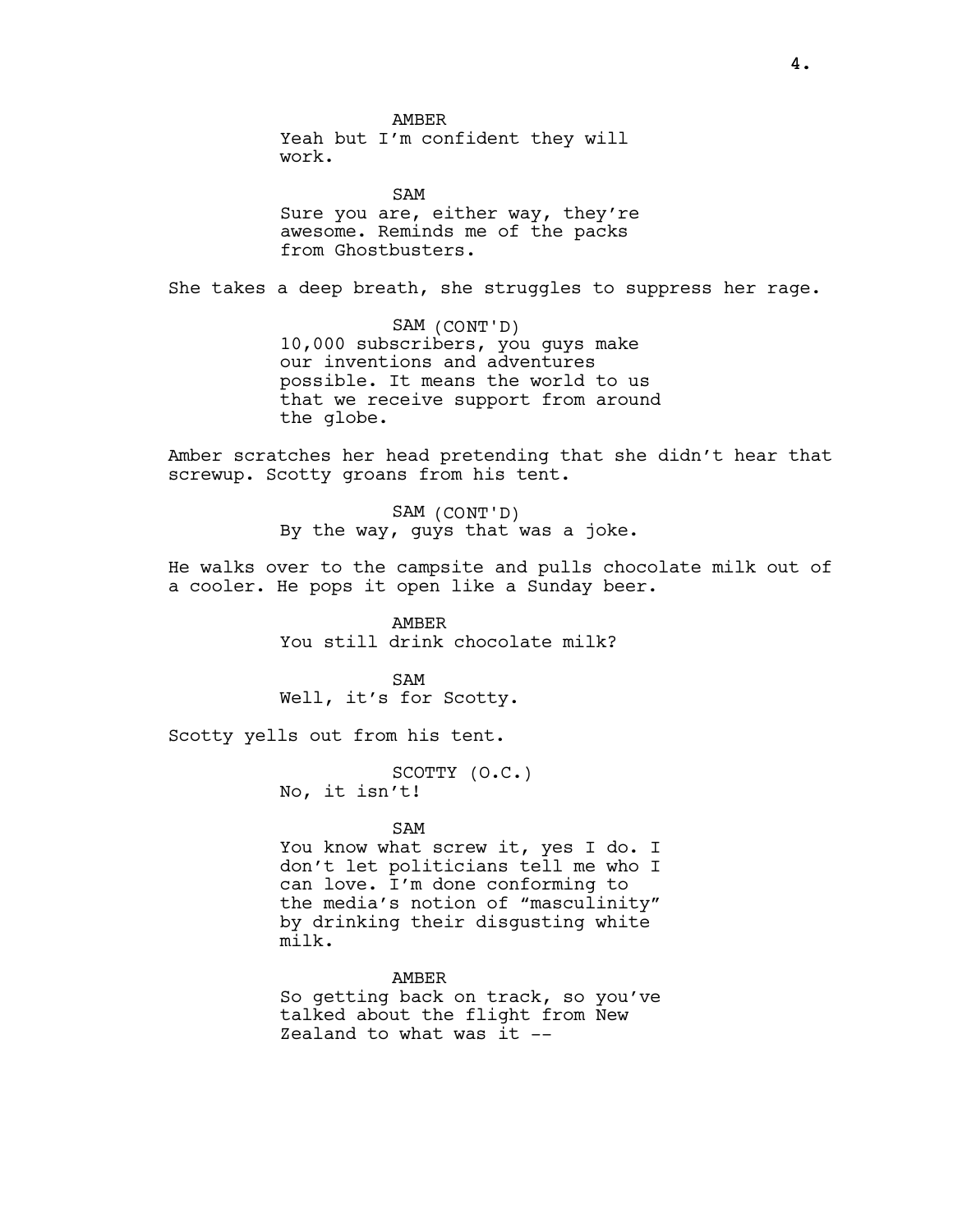SAM Santiago Chile. The flight times don't add up and how can you explain why there are so few flights? AMBER I'm telling you it's the Pac-Man effect. For our new viewers let me recap -- Scotty peers out of his tent dressed in his pajamas. Sam puts his phone down for a moment. SCOTTY Dad, can you please move farther away if you wanna scream about Santiago. Scotty slams the tent's Velcro notch shut. SAM Sorry. Love you, Scotty... AMBER As you approach the edge of the screen, the space-time barrier teleports you to the other side. Amber's computer screen displays a game of Pac-Man. AMBER (CONT'D) These electromagnetic packs would disrupt the barrier allowing someone to reach the edge of the earth. Pac-Man goes offscreen and reappears on the other side. SAM How does humanity fit into this example, are we Pac-Man or the ghosts? AMBER What? SAM They both teleport don't they? AMBER I don't know I guess we're Pac-Man.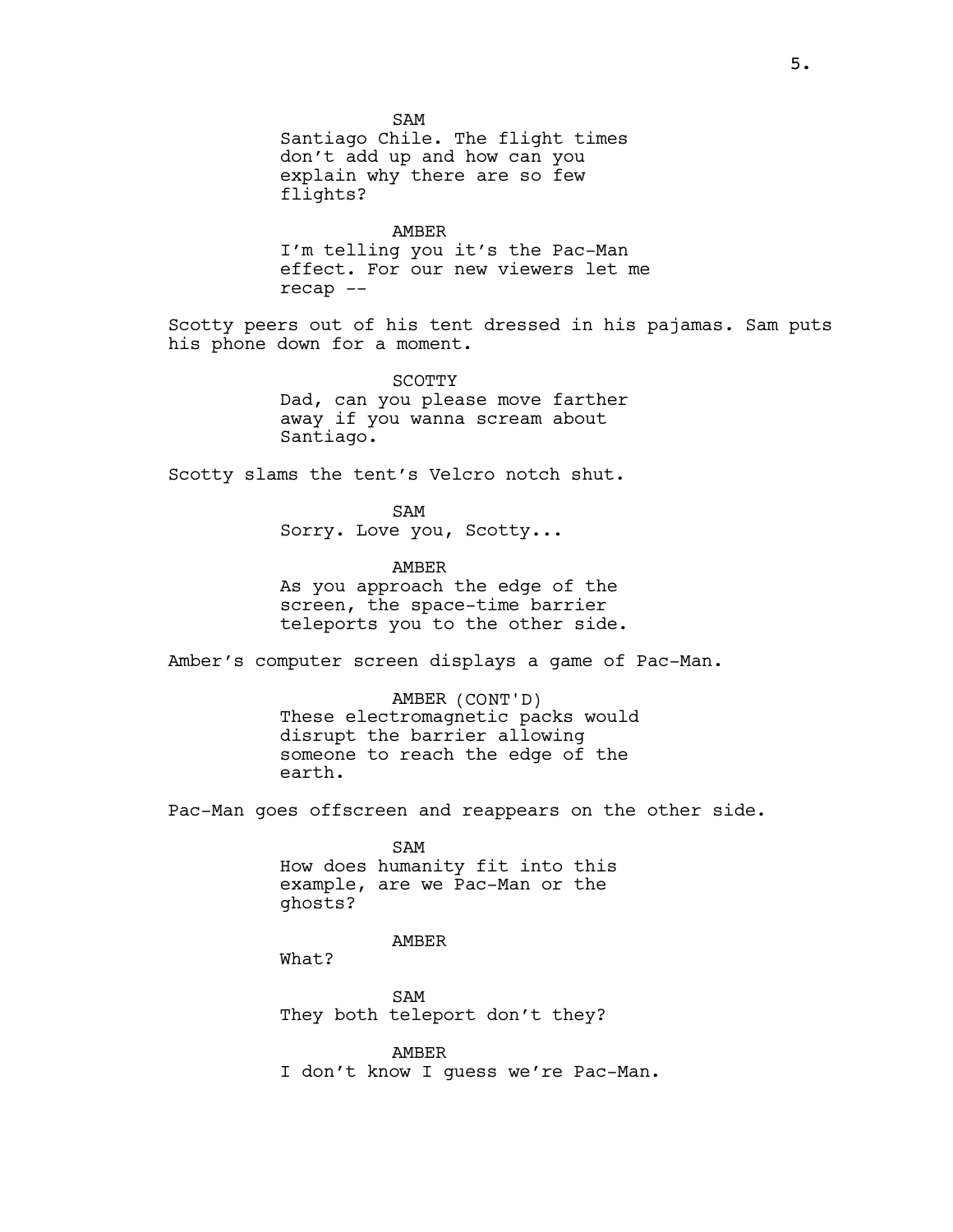She facepalms hard and screams into her hands. Sam stares at the sealed up tent feeling cut off from his son.

## INT./EXT. CABIN - ARTISTS LOFT - NIGHT

An isolated luxurious cabin sits among the Alaskan wilderness. A wide open artists loft, moonlight pours in from the skylight.

We see through the window Sam laying on the ground. He stares up at a painting hanging on the wall. Abstract with a splatter of colors save for the face of a Tasmanian Tiger. It almost seems to stare at Sam.

He stares at a glass of chocolate milk. He sits up a bit and tosses it down like a sad drunk. He pulls up a flat earth convention pamphlet, a series of intricate tabs spring out.

He pulls on the tabs. They manipulate the sun and moon to orbit above a picture of the Earth. It doesn't hold his interest long, he fiddles with his wedding ring.

INT. CABIN - SCOTTY'S ROOM (LATER)

Scotty stares at the ceiling, the night sky in all its beauty rendered with glow-in-the-dark paint. It almost seems to twinkle. The door SLAMS open.

> SAM Scotty are you packed?

SCOTTY Dad, can you remember to knock?

Sam sees Scotty's luggage fully packed.

SAM Sorry yeah, I need to, especially at your age.

Cringe chokes the air between them, Scotty stares off into space as Sam wriggles uncomfortably.

> SAM (CONT'D) Hey, did you pack your art supplies?

> > **SCOTTY**

Why?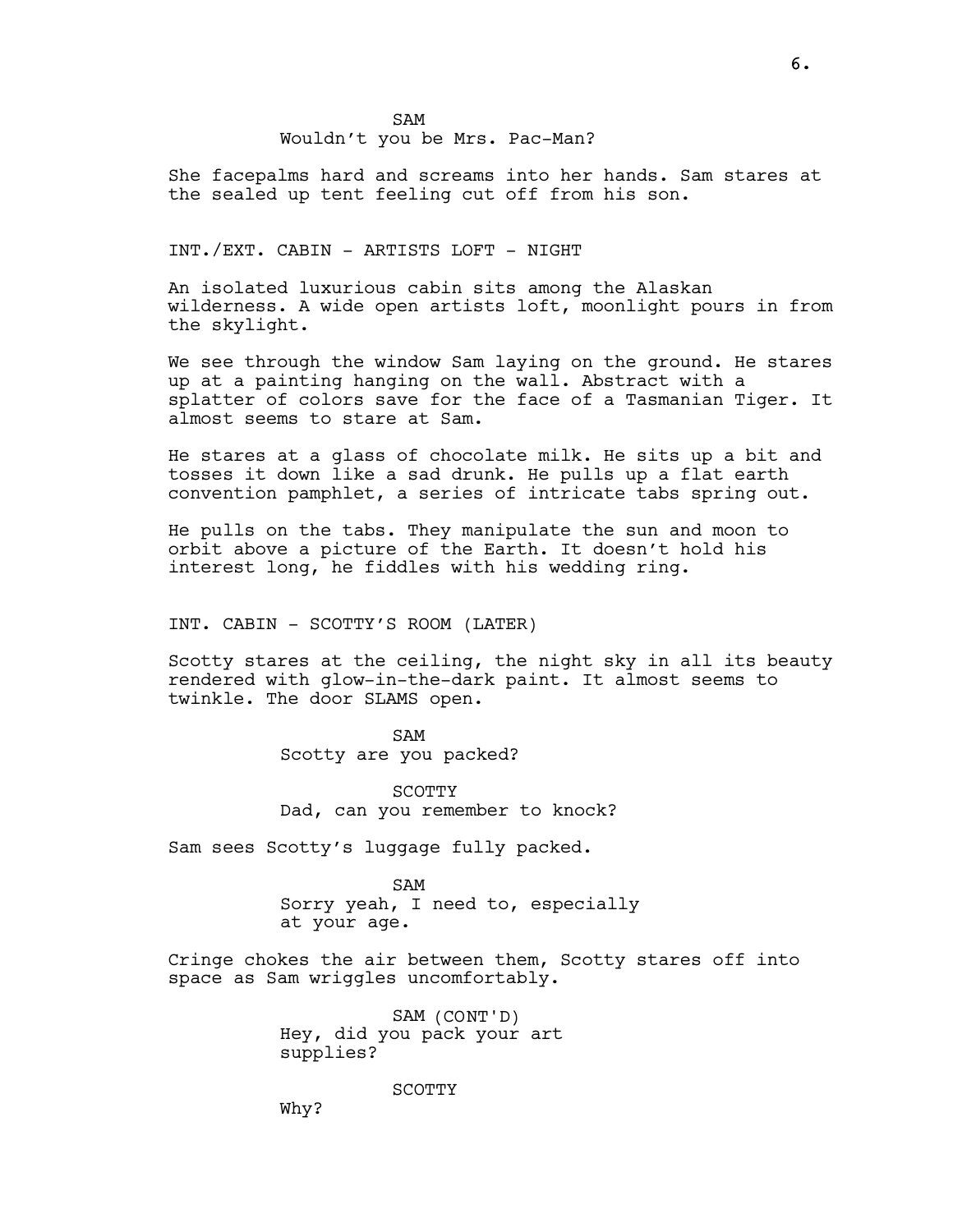Sam packs art supplies into Scotty's bag.

SAM We'll have downtime at the convention.

SCOTTY What am I going to do, paint cornfields?

SAM Your dad painted the Wolfman of Illinois there once.

**SCOTTY** Is that the dog that stands on his hind legs.

SAM The proper term is "unknown upright canine".

He anticipates Scotty's reaction and hesitates.

SAM (CONT'D) Who happens to be photo-shy.

SCOTTY Of course, he is...

Sam notices Scotty staring up at the ceiling.

SAM You know the night before you moved in, your dad stayed up all night painting that.

Scotty looks down at Sam for a moment showing some interest, he returns to staring at the stars.

> SAM (CONT'D) Well, I guess I'd better pack too.

Sam heads towards the door, he pauses. At a loss for words, he turns off the light and leaves.

INT./EXT. FLAT EARTH CONVENTION CENTER - LOBBY - NOON

A crowd pours in through the lobby doors, some hold ridiculous conspiracy signs. The attendees explore a series of booths lining the conference room floor. Vendors sell flat earth earrings, models, and various other knick-knacks.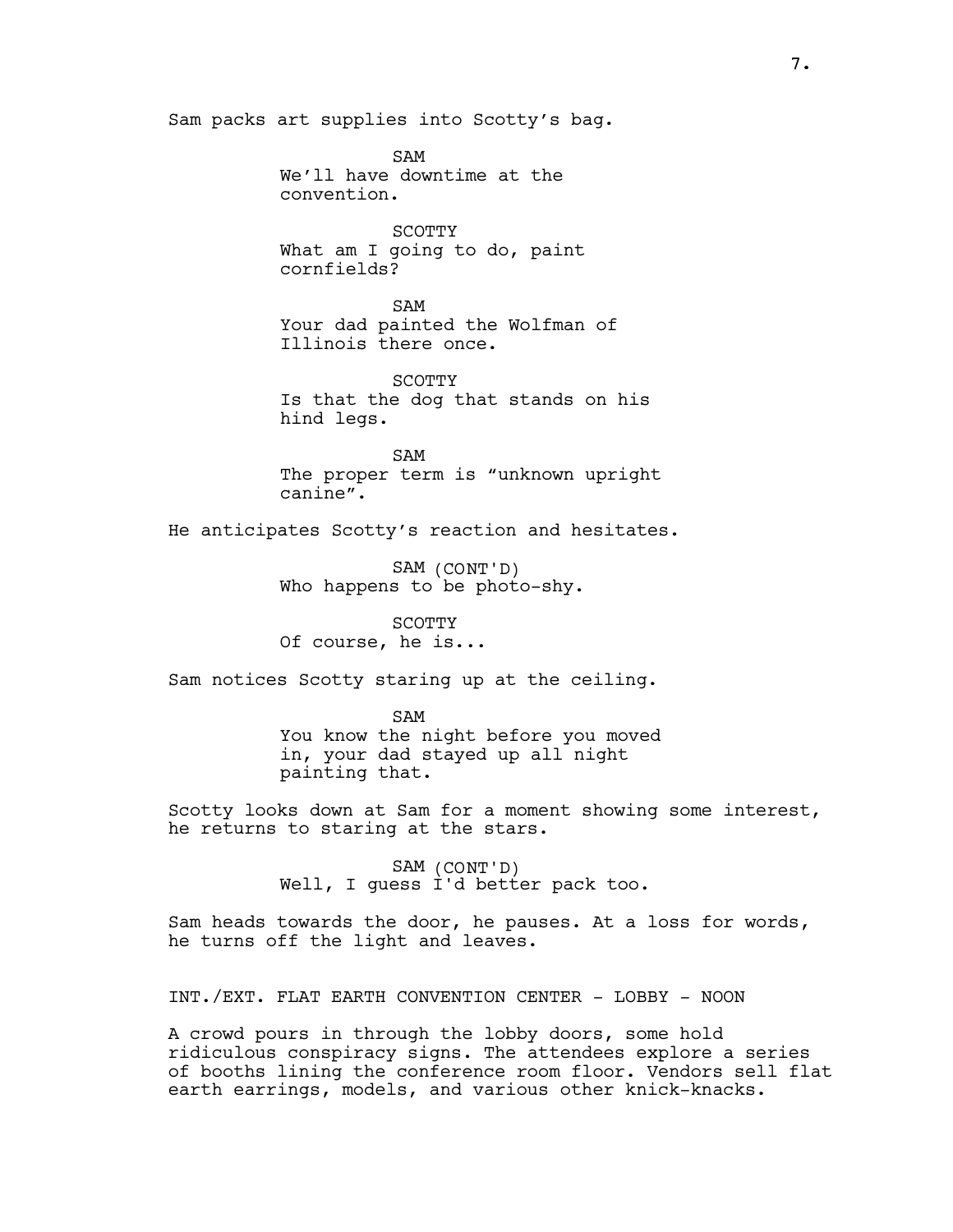Scotty and Amber wait by the entrance for Sam.

AMBER Where's your dad?

SCOTTY I think he dressed to impress you.

## AMBER

What?

SCOTTY Like, all of you nutjobs. Not you, you're only like, half-nutjob.

AMBER Thanks, and your only half as angsty as your dad told me you were.

She smiles fiendishly. Scotty slouches against a column.

AMBER (CONT'D)

Here.

She hands him a Star Trek T-shirt with Picard doing his infamous face-palm.

SCOTTY

Cool.

He adjusts his posture to hide his excitement.

SCOTTY (CONT'D) Low-key, thanks.

He puts the shirt on, Amber cracks a small smile before the door swings open. Sam enters wearing suspenders holding up a giant plastic model of the flat earth.

He looks like a walking flat earth bird bath.

SCOTTY (CONT'D)

I'm done.

Scotty wanders off as Sam approaches. Sam signals his confusion to Amber.

> AMBER He is just gonna take a look around. What are you wearing?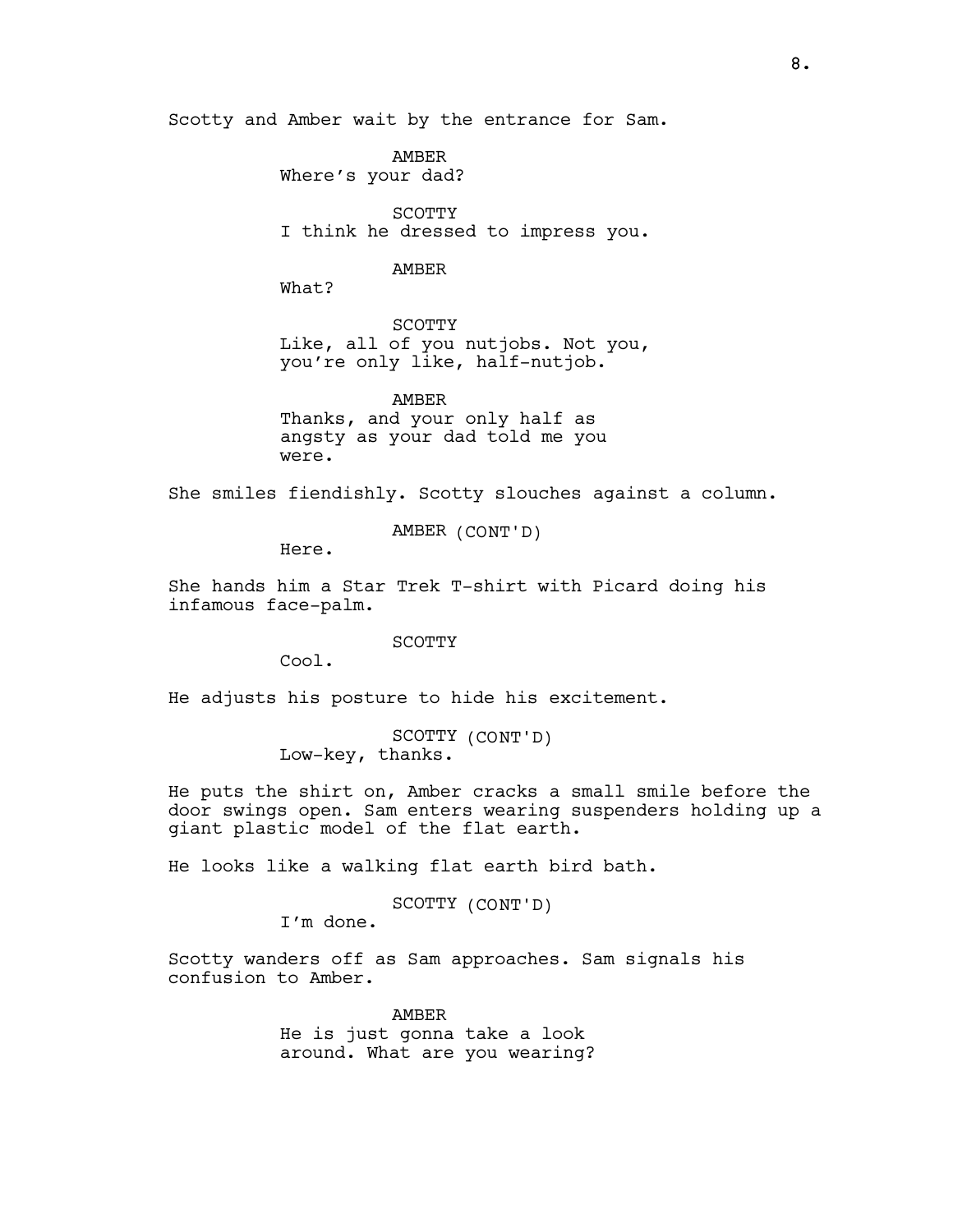Sam tries to give her a hug, but water spills out of the model onto the ground. They walk together through the central pathway, Sam taking it all in.

> SAM Do you think Cliff will like it?

They walk past TIM (20s), a reject hipster, sitting at a booth his long beard braided with flat earth beads.

> **TTM** (yelling) Looking good dude, good luck with your panel.

SAM And good luck with exposing Matt Damon.

AMBER What did Matt Damon do?

SAM Six months after "The Martian", NASA proposes planting potatoes on Mars. They expect us to believe that was a coincidence?

AMBER Damn NASA really ruins everything. So are you excited to finally meet Cliff?

INT. FLAT EARTH CONVENTION CENTER - MAIN STAGE - NOON (LATER)

A dimly lit stage, sepia tone footage projected on the screen, reminiscent of an old-time adventure serial. The audience shrouded in darkness as adventure MUSIC plays.

CLIFF DOVER (20s), energetic, dashing looks, the badass British equivalent of Indiana Jones.

SERIES OF SHOTS

--Cliff drinks tea when he hears a gun COCK, he tosses his tea up in the air. Spinning around with his bullwhip he knocks the gun out of the gunman's hand, then finishes his tea.

--Cliff scours an ancient Mayan temple. He clears the dust off the wall to reveal an ancient model of the flat earth etched in gold.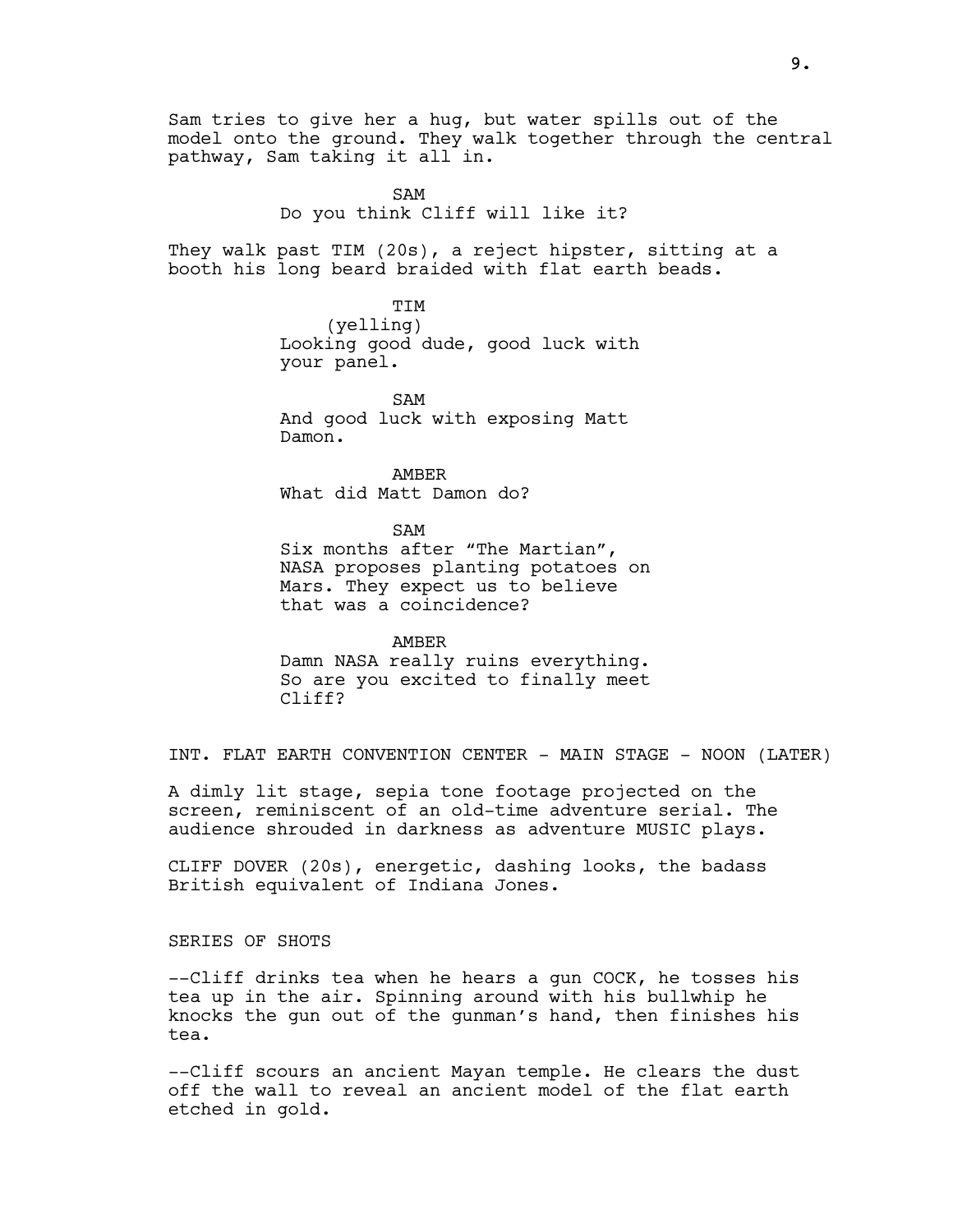--Cliff discovers a gold mine, he high fives his brother ELLIOT (20s), lanky. The more book smart explorer between the two.

END SERIES OF SHOTS

## BACK TO:

CLIFF DOVER (60s), bitter and shrewd, with the bravado one would expect from a very drunk Sean Connery. He wears fairly tattered explorer apparel and a pith hat. He comes from behind the curtains coughing profusely.

In the panel's crowd, Scotty stands in front of a HECKLER wearing expensive attire and black-rimmed sunglasses.

> HECKLER Why am I even here, these guys are debunking themselves.

Scotty looks over his dad's ridiculous outfit and with a look of pleading in his eyes stares at him. They make eye contact, Sam looks back at Scotty with uncertainty.

He breaks eye contact turning his attention back to Cliff, Scotty disappears from sight.

> SAM Mr. Dover can I get you some water  $-$

> > CLIFF

Scotch neat.

Sam signals off-stage for someone to bring him a drink.

SAM More of chocolatini man myself --

CLIFF

I just want to let you know that doesn't make you less of a man. Of course, unless you want to be less of one. My publicist says that's ok nowadays.

SILENCE, Amber shifts uncomfortably in her seat.

AMBER Is it true? You've made a discovery related to the Pac-Man effect?

Cliff receives his drink and takes a capricious swig.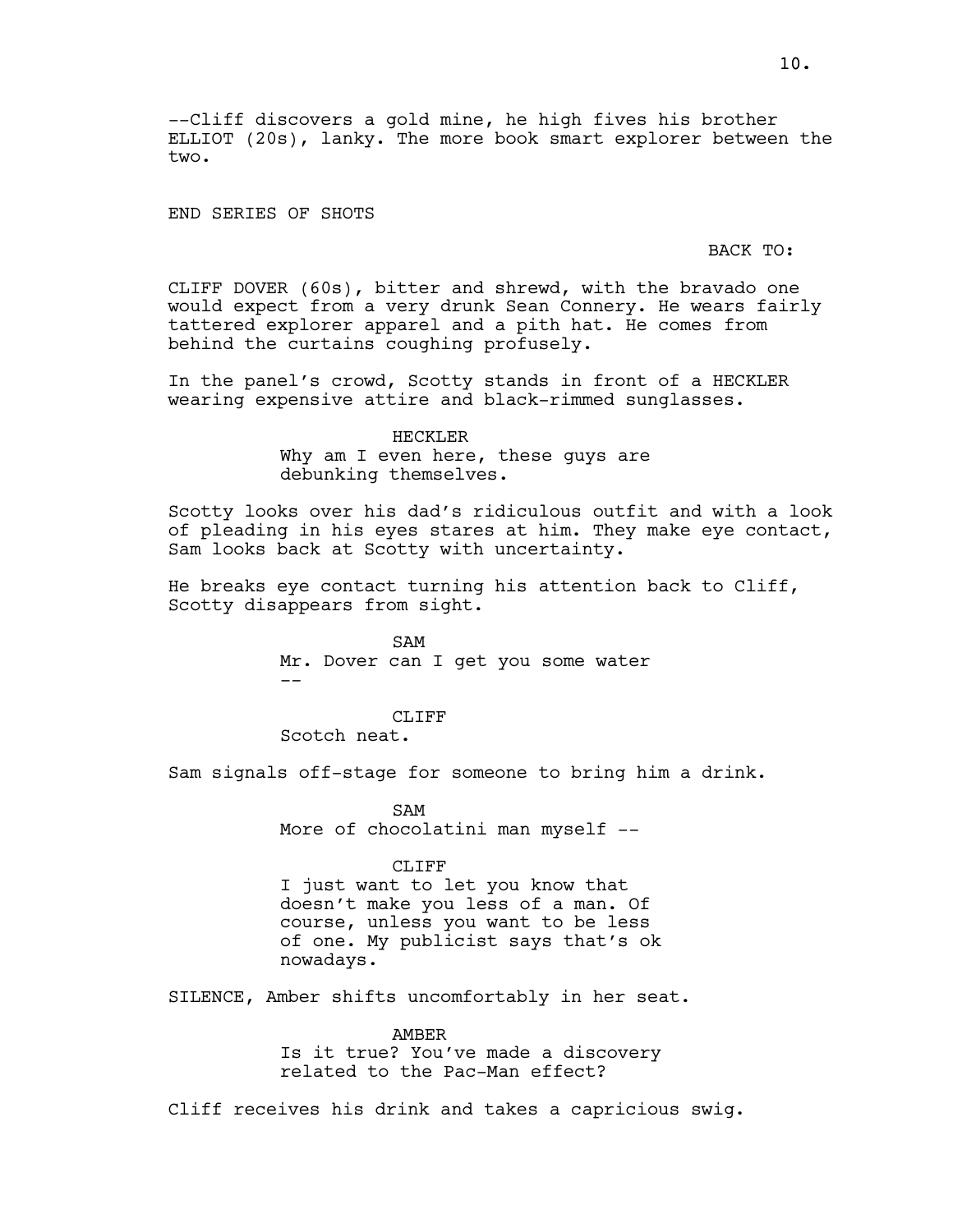CLIFF I believe you are familiar with Samuel Rowbotham.

SAM Famous inventor, founder of Zetetic Astronomy?

## CLIFF<sub></sub>

The very same. You must know of the tragedy of the man? It's so sad that 63 baseless allegations of fraud can destroy a man... But shortly before his death, I believe he indeed invented a compass.

AMBER

The compass, capable of finding the weakest point in the space-time barrier? How does it work?

CLIFF I don't know, but I do know I'm close to finding it here in Zion.

Clearly accustomed to relaying his exploits Cliff's light up in anticipation.

> CLIFF (CONT'D) My adventure started in New Zealand. I met a woman there named Montuban Ricardo. A truly dashing woman she loved me, naturally.

As Cliff rambles on bullshit permeates the air. Amber's eyes gradually grow wearier.

> CLIFF (CONT'D) A top NASA official was hot on my trail at the top of a volcano.

> > CUT TO:

INT. CONVENTION CENTER MAIN STAGE - AFTERNOON(LATER)

A festival employee off stage taps his watch signaling for Sam to move on.

> SAM Ok, it's about time to move onto Q&A. First question?

Scotty emerges from the line with a look of defiance.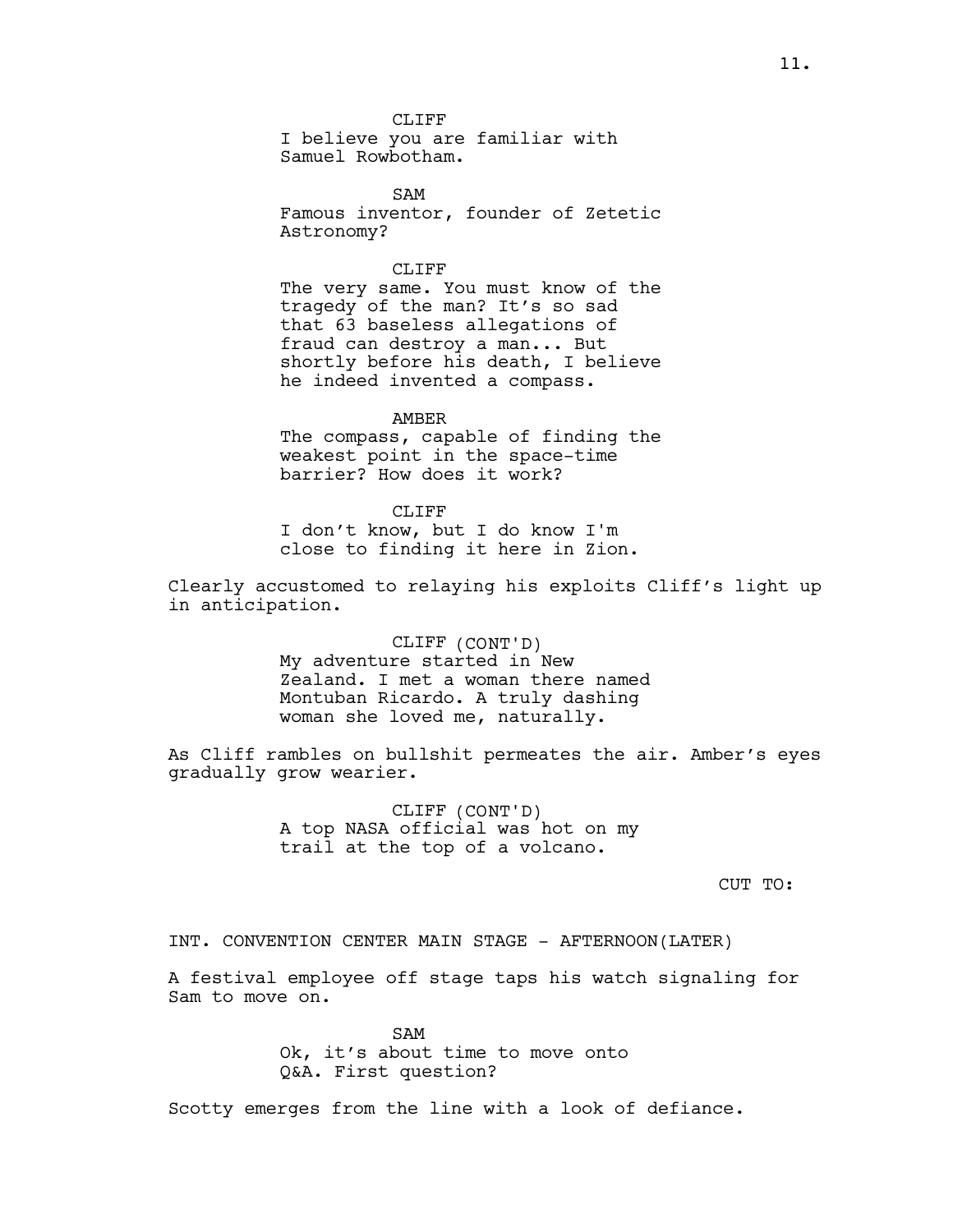SCOTTY

In your panel, you raised a lot of questions about the moon. But if the earth is flat, why do people in different hemispheres see the moon inverse to each other?

Sam looks taken aback. He looks to Amber to answer the question but she knows this goes deeper then skepticism and stays out of it.

SAM

Amber do you wanna debunk this --

SCOTTY How come hurricanes spin counterclockwise in the northern hemisphere?

SAM How can we really trust the weather channel?

By this point we realize his problems with his dad go deeper than embarrassment, he explodes in a tantric rage.

> **SCOTTY** So everything that doesn't fit in how it's supposed to, is some grand conspiracy to ruin your life?

Sam startled freezes he locks eyes trying to figure out the situation.

The HECKLER from before emerges. He takes off his glasses revealing himself to be Cliff's brother ELLIOT STICHELTON (50s). A space entrepreneur, English, he carries himself with a pompous demeanor.

His company's insignia emblazed on his suede jacket. People in the room start to chatter, people start pulling out there phones to record.

> ELLIOT. Clifton resorted to brainwashing children, have we?

> CLIFF Elliot. NASA send you to silence me?

ELLIOT I'm my own man now Cliff, I have my own company...

(MORE)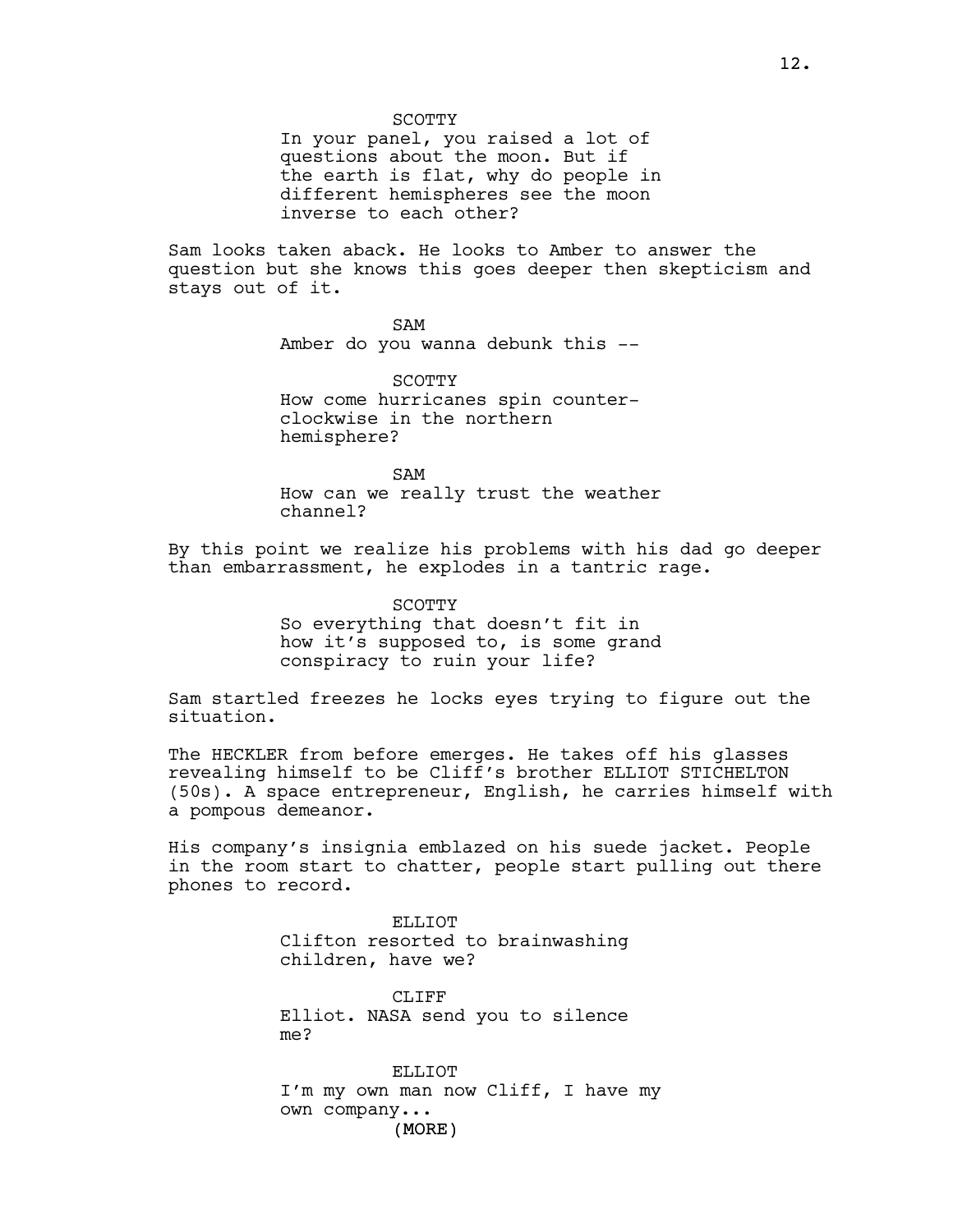ELLIOT (CONT'D) No, but I am here to silence you. I'm willing to fund an expedition for you to find the edge of the world.

The crowd chatters in anticipation.

#### AMBER

You might think it's bullshit but we do need a way to pass the barrier.

ELLIOT I believe you have specifications for electromagnetic packs?

AMBER Yea, how did you --

## ELLIOT.

Perfect, my engineers will happily make them. Them actually working is another matter...

AMBER They'll work.

CLIFF I'll need a team to get the compass.

Sam bustles with excitement. HIS CHANCE TO CHASE HIS DREAMS. He looks to Scotty for affirmation like a desperate child. Scotty sees how much it means to him, Scotty mouths "fine".

> SAM I'd be happy to --

Amber gestures in a circular motion with her hand towards Sam.

> SAM (CONT'D) I and Amber would be happy to help you if we can Mr. Dover.

CLIFF Of course, call me Cliff.

He puts his hand on Sam's shoulder, Sam looks at Amber who smiles. They share a moment of great joviality, excitement pours over their faces.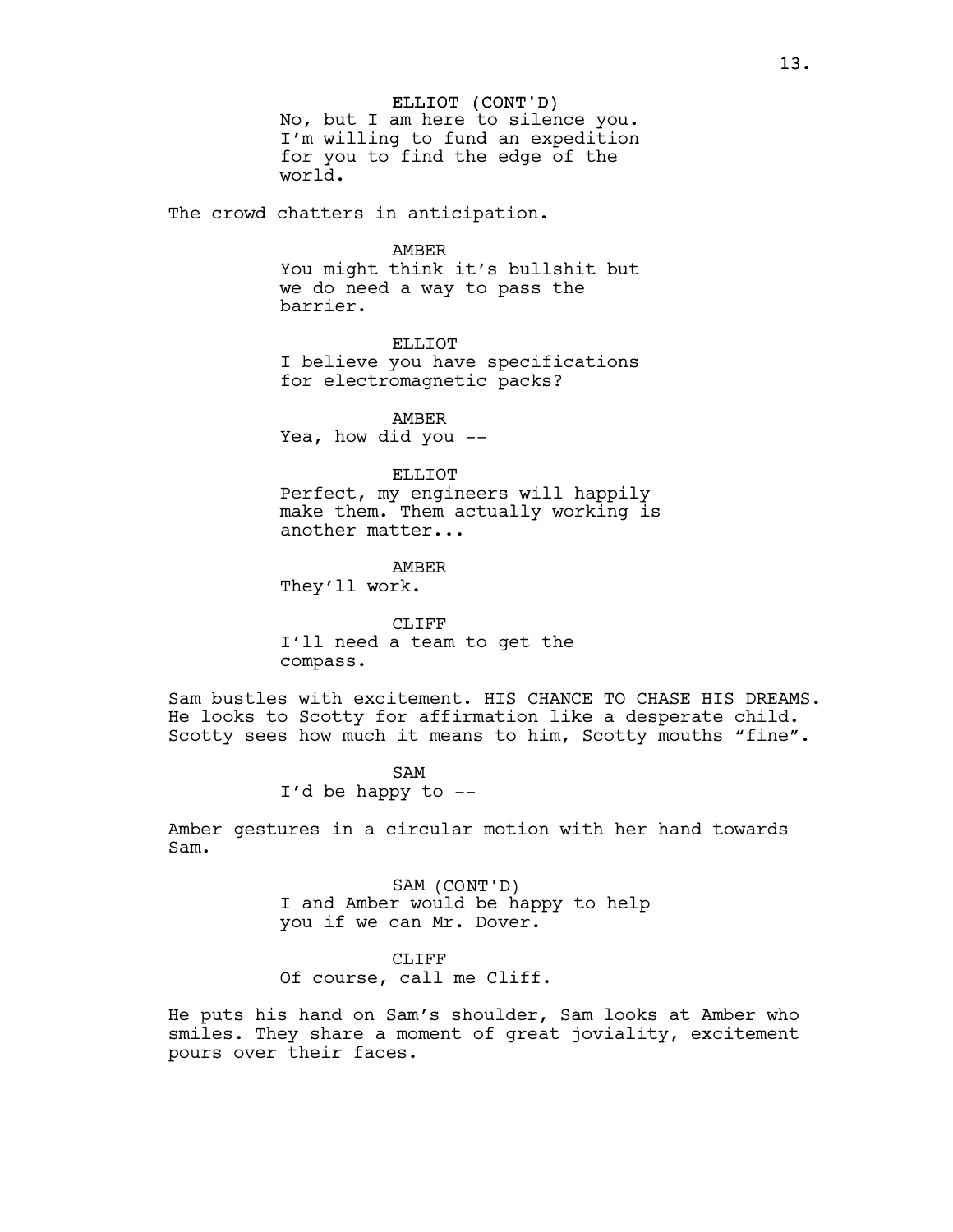EXT. CORN FIELDS - DAY

An Illinois cornfield, the corn stretches for miles into endless monotony. Cliff studies a map.

## CLIFF (To Himself) Elliot was always the map-guy.

He turns to Amber who emerges from the corn.

CLIFF (CONT'D)

Drones?

AMBER

Drones?

CLIFF Yes, you're the scientist don't you have drones?

AMBER No, I don't have drones.

CLIFF

Useless twat.

He looks at his map before realizing what he said.

CLIFF (CONT'D) That insult wasn't targeted at your gender mind you, my publicist --

AMBER

Publicist warned you, I understand.

Picking up on the sarcasm, Cliff crosses his arms.

CLIFF

I consider myself a feminist you know. I've mentored a diverse group of women throughout my adventures.

#### AMBER

Like who?

CLIFF

Erica Lockheart, Ali Aghdashloo, Brigitte Lin. However, I've come to the conclusion women aren't cut out for adventuring.

AMBER Why is that?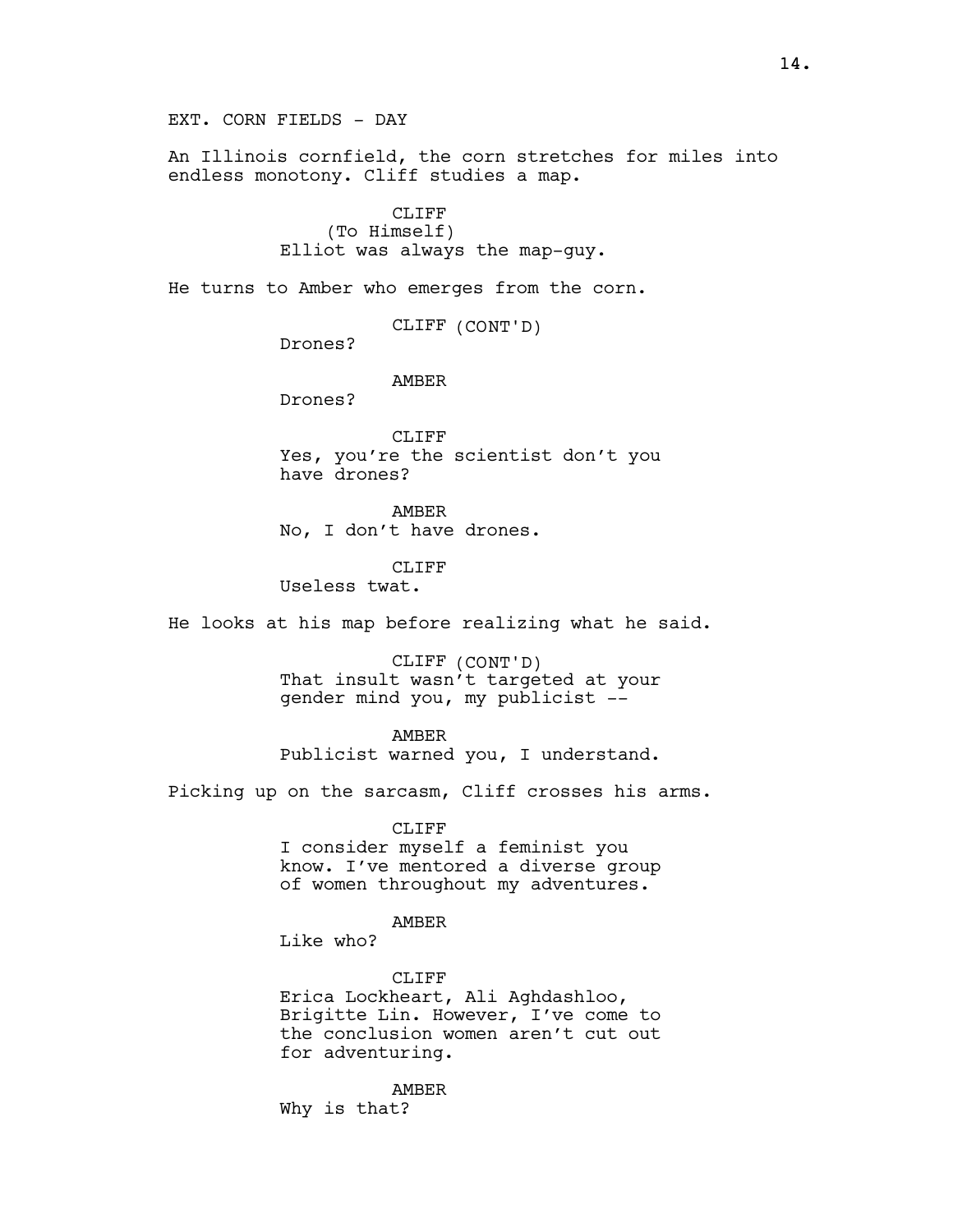CLIFF Well, they tended to be good at puzzle solving, but so eager to learn and prove themselves that they never saw them coming.

AMBER What coming?

CLIFF Spike traps. Every damn one of them reduced to a bloody mess. Impossible to wash out in the wash as well.

This catches Amber off guard, she appears shaken as Cliff strolls past her.

> $SAM (O.C.)$ Over here, guys, we got something.

They traverse through the corn to see Scotty take a necklace off a scarecrow.

> SCOTTY I think this is Mayan?

CLIFF Really where did you learn that?

SCOTTY

Art History.

CLIFF What are they teaching you kids these days? No no, this right here is Mayan.

Scotty and Amber look at each other in sympathy.

CLIFF (CONT'D) I have an idea.

He takes out his whip and pulls the scarecrow down which acts as a lever. A staircase leading into a tunnel opens up from the ground. Scotty and Amber turn on their flashlights and head down.

Sam sees Cliff struggling with back pain.

SAM Can you show me how to that?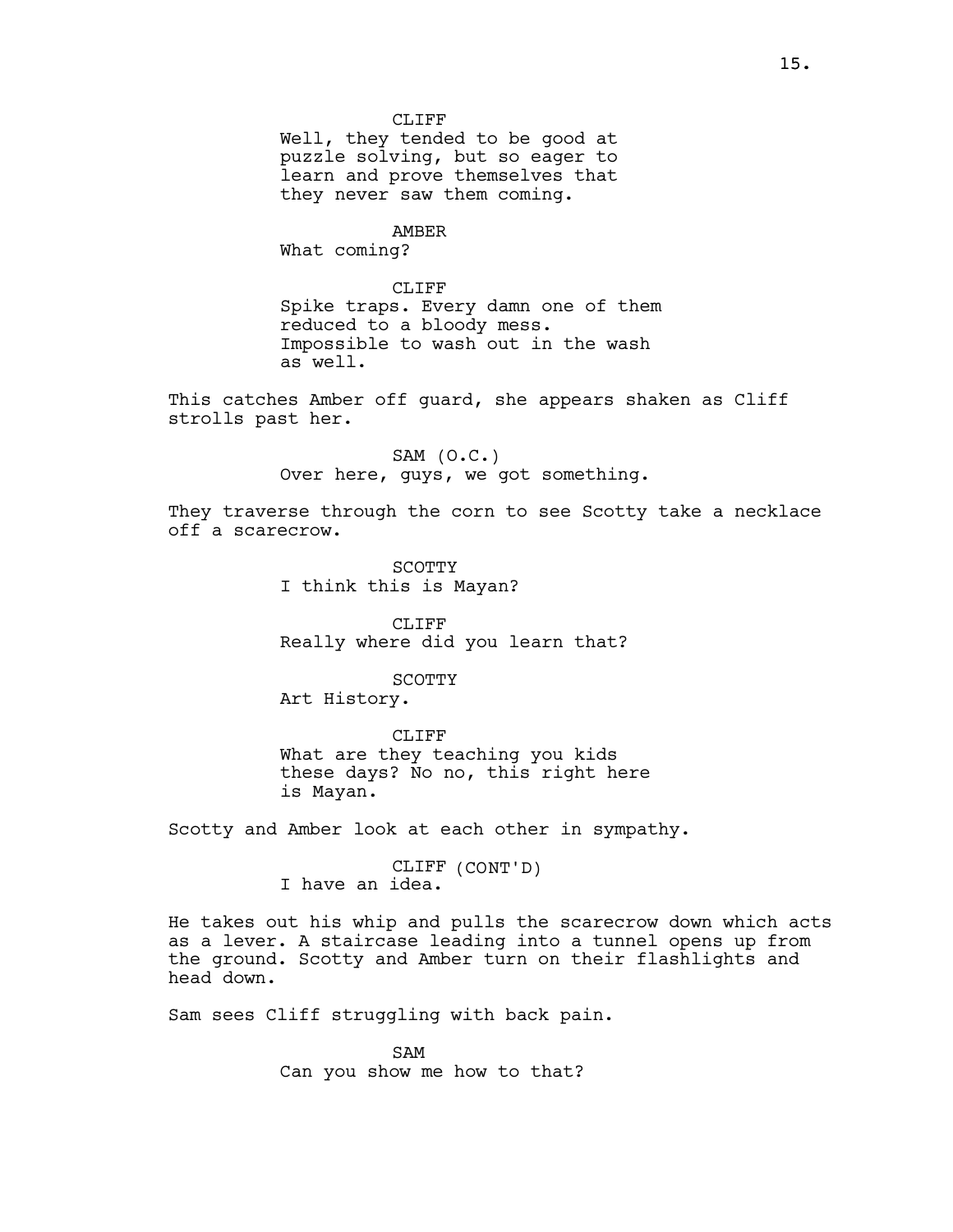#### CLIFF

## I'll do you one better.

He takes off his hat and takes out another whip and tosses it to Sam.

> CLIFF (CONT'D) You learn to keep a spare.

Sam admires it with childlike wonder.

CLIFF (CONT'D) The most important thing is you have to look badass.

Sam adjusts into a relaxed posture and flashes a goofy smile.

CLIFF (CONT'D) When a man sees you've pulled out a whip during a gunfight, what does he think? Humor me.

SAM Why does he have a whip?

Sam admires the fine details of the whip.

SAM (CONT'D) I mean it's badass --

IN A FLASH THE WHIP COILS AROUND SAM'S NECK. He lets go and Sam collapses to the ground gasping for air.

> SAM (CONT'D) Awesome! I get to choke you now right?

Cliff looks at him with incredulity.

INT. FLAT EARTH MAYAN TEMPLE - HALLWAY - DAY

The hallway appears to be a standard ancient Mayan temple except... Scotty and Amber are somehow standing at a 45 degree angle while remaining upright.

> SCOTTY There has to be a logical explanation.

AMBER The Mayans came to America and discovered a gravity well?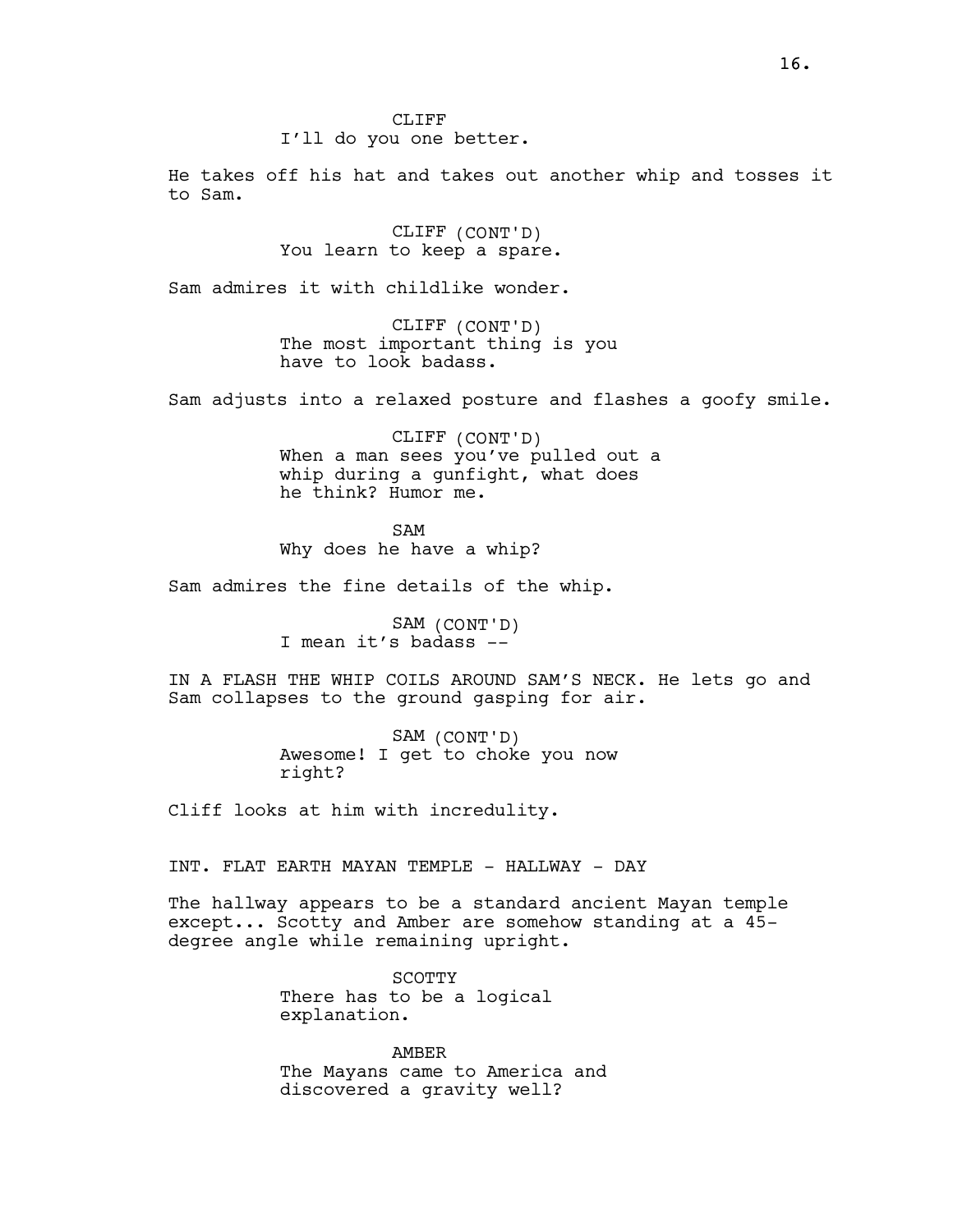She turns to face Scotty.

AMBER (CONT'D) Oh god, I sound like those ancient alien people don't I.

Scotty nods. He spots an elaborate set of ancient Mayan glyphs along a wall.

> SCOTTY I don't mean just the room, Mayans in Illinois...

Sam and Cliff stroll in jovially, Cliff confidently takes one glyph. He walks up to the door at the end of the hallway and shoves it into the wall. The room rumbles and the door behind them SLAMS shut. The room fills with quicksand.

> CLIFF I don't understand that should have been it. Or was it damn --

SAM Why did it have to be sand.

SCOTTY Could the Mayan's use weird shapes or something to screw with us.

Sam stares at the ceiling in desperation. He sees a support beam. He throws his whip upwards, it curls around it. He grabs Scotty and pulls both of them up, Cliff does the same with Amber.

> AMBER Maybe to throw off our vestibular system...

> > CLIFF

English?

AMBER It's an optical illusion. Do any of the glyphs mean optics or illusion?

CLIFF Yes, of course, bottom row, it looks like --

The group now up to their necks in sand. Their heads hit the ceiling.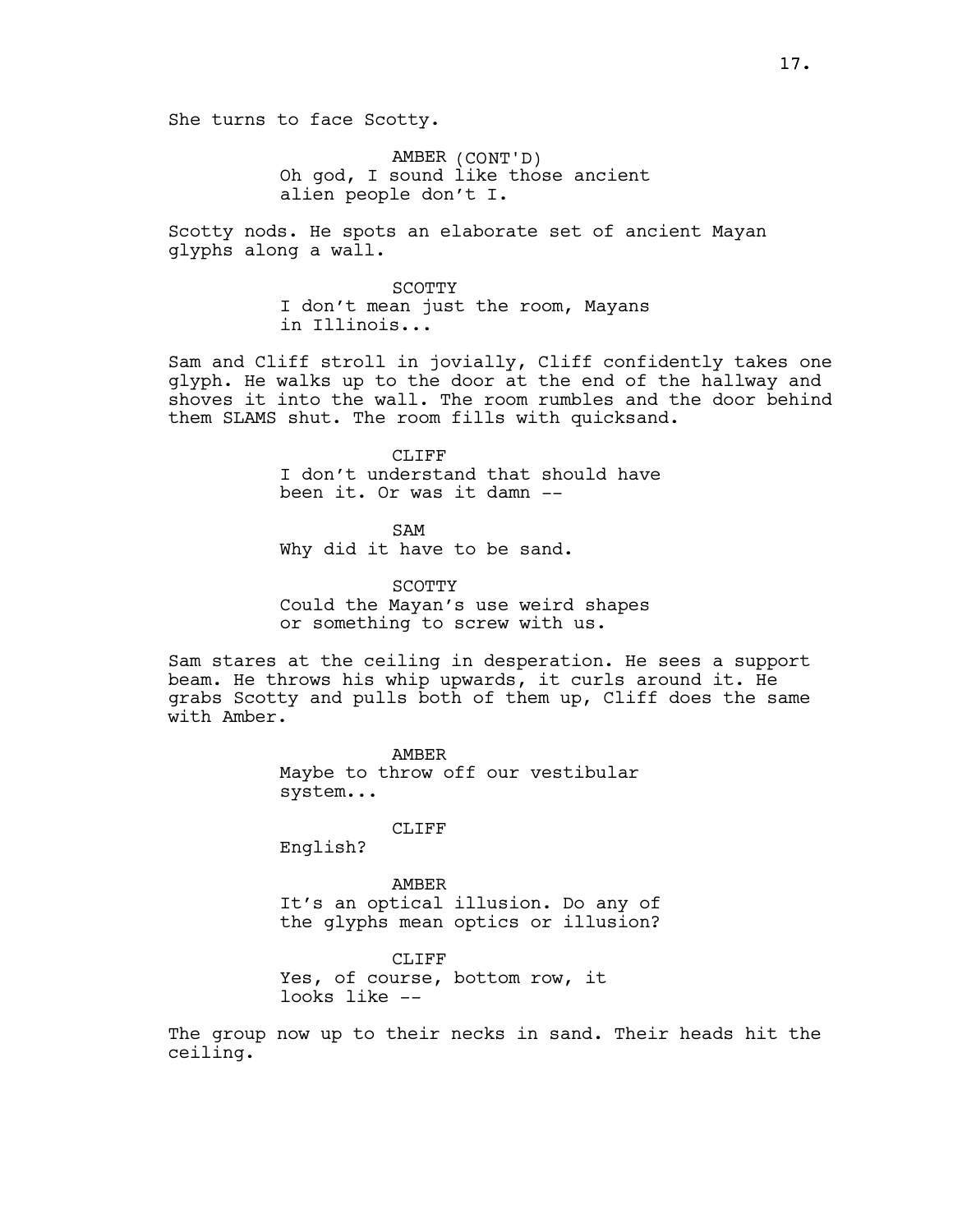SAM Screw what it looks like, what does it feel like?

CLIFF<sub>R</sub> It feels like a woman's --

Sam and Amber both look at him angrily and gesture towards Scotty.

> CLIFF (CONT'D) The inside of a pomegranate.

Scotty ponders for a moment before Sam hands Scotty the whip and dives down. Sam lets the quicksand take him, he battles against the sand to find the glyph. The group watches the top of sand for signs of life.

#### SCOTTY

Dad.

He maneuvers through the mucky sand, Sam grabs what he thinks to be the right glyph and swims towards the door. The quicksand sand now covers all but their faces which press against the ceiling.

SCOTTY (CONT'D)

Dad.

The sand envelops them, all hope gone when suddenly SWOOSH. The door opens and the sand starts to drain out, Sam still missing in action.

SCOTTY (CONT'D)

Dad!

The quicksand falls into grates outside the door. Sam gasps for air.

> SAM It's coarse and rough and it gets everywhere.

Scotty hugs him tightly.

SAM (CONT'D) I wouldn't let anything happen to you, Scotty.

Tears stream down Scotty's face.

SCOTTY It's not me I'm worried about.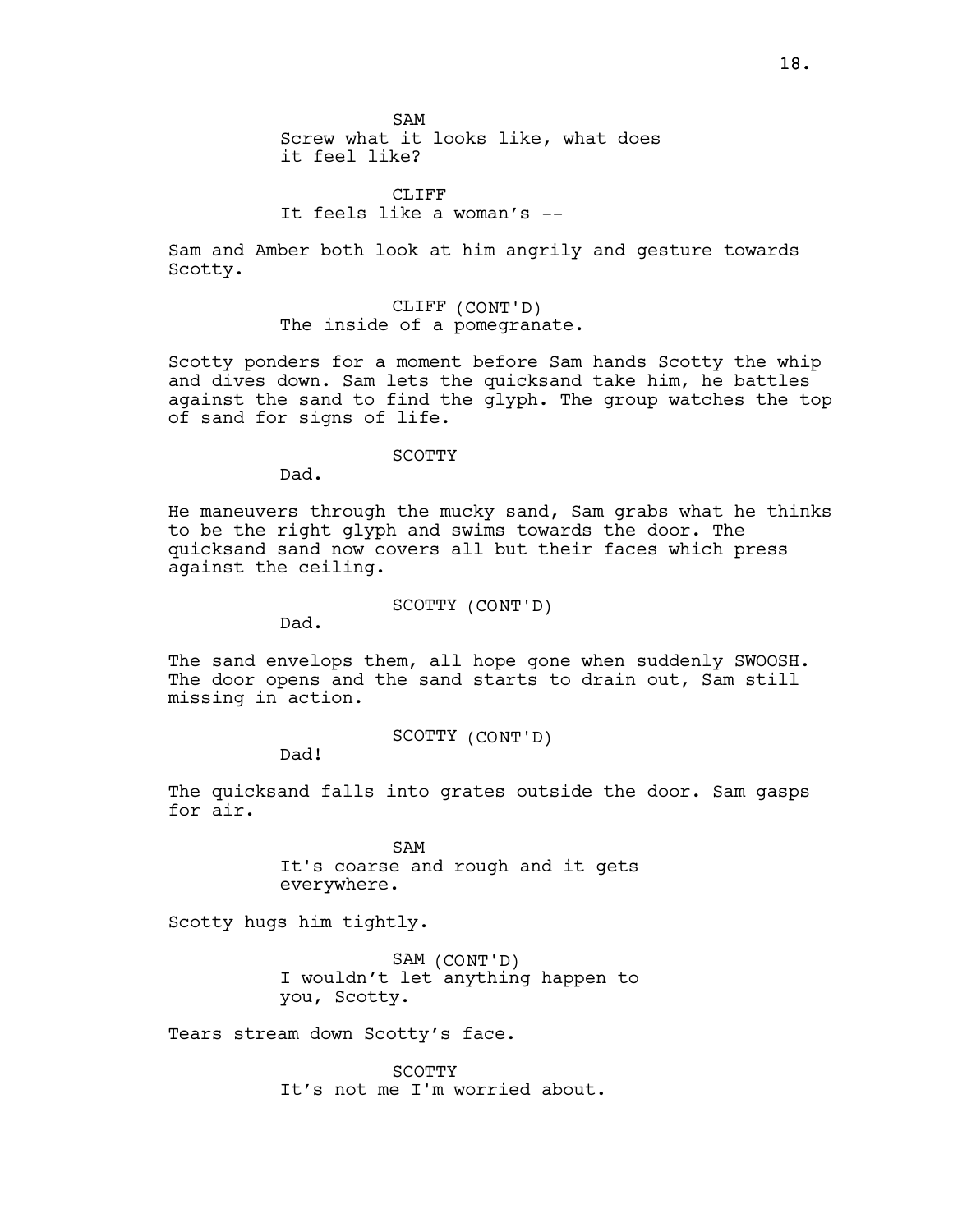Scotty storms off ahead, Cliff follows him. Sam remains frozen in place, slouched against the wall.

> CLIFF I'll keep an eye on him.

SAM Am I bad dad, I mean I wasn't really ready for it.

AMBER Ready for what?

SAM

Tom just showed up one day, he told me about this kid he was teaching art to at the foster home. I liked Scotty when I met him, but I went through with the adoption for Tom's sake.

AMBER You know the day my mom went up, into flames.

She walks over to the glyphs just to face away from Sam, a memory too painful for eye contact. She pierces the silence with a depressive chuckle.

> AMBER (CONT'D) I was mad she was leaving so I stopped speaking to her. I didn't even touch her. So what did God or NASA or whoever do to punish me?

She looks him straight in the eye and makes an explosion gesture with her hands.

> SAM You were just a kid, I'm sure she understood.

AMBER You're probably right, but god I would give anything to hug her the way Scotty hugged you. Anything.

Unsure of how to respond she extends her arm and helps him up, Scotty SCREAMS. They rush out the door and find Cliff with his arm braced against Scotty. A spike trap mere millimeters from Scotty's face.

> SAM Scotty are you okay!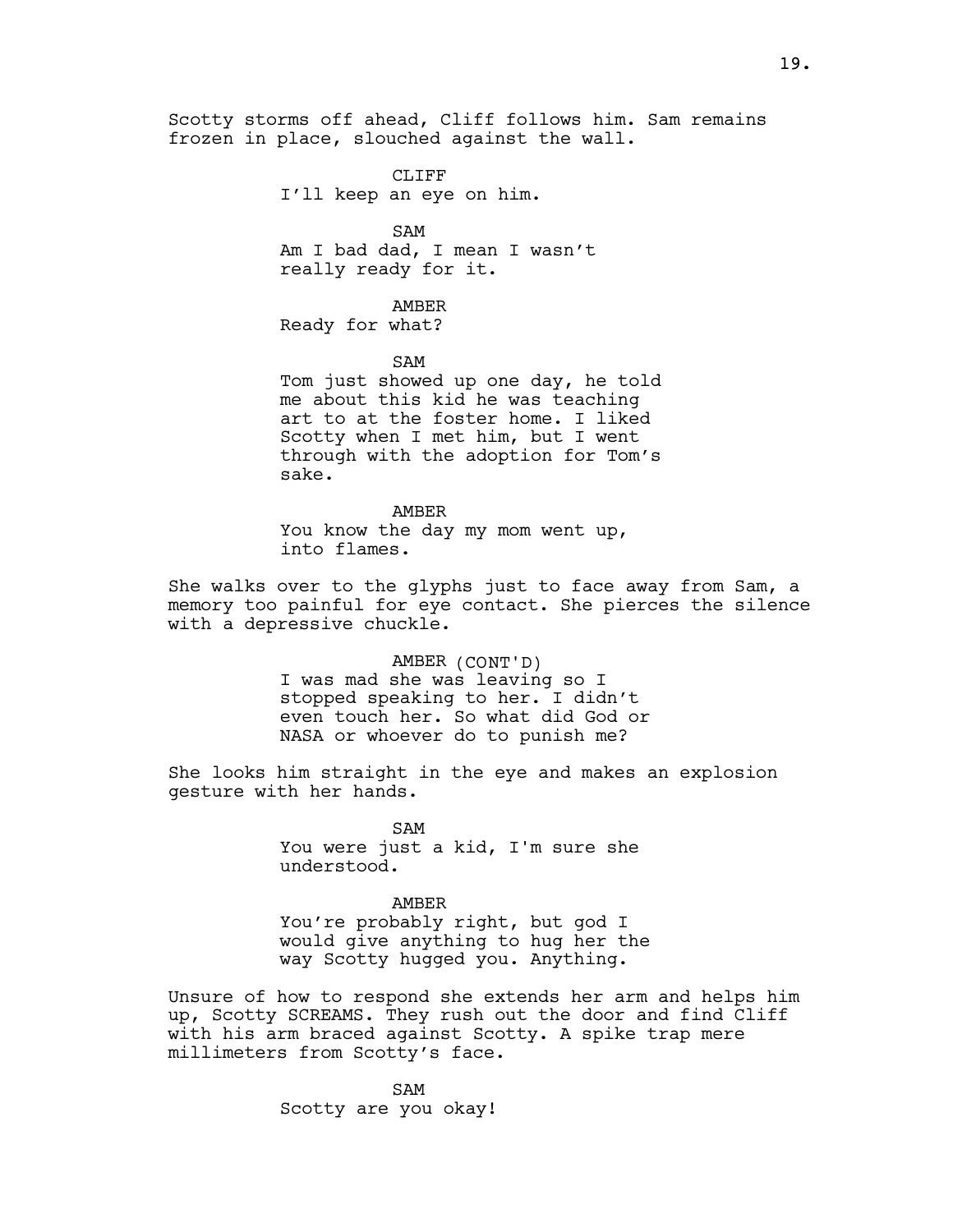Sam looks him over carefully.

## SCOTTY

I'm fine dad.

Amber sees a corpse in astronaut attire impaled on the wall, she inches toward it.

## CLIFF<sub></sub>

Watch out.

The spike trap triggers, it comes flying towards her. Sam pulls out his whip and curls it around her. She falls back on top of Sam. They share each other's embrace and lock eyes as adrenaline surges through them.

> CLIFF (CONT'D) I warned you about making a bloody mess!

She gives Cliff a death glare. She stands up pissed as hell. Cliff turns sheepish and shies away from her.

> CLIFF (CONT'D) You know what I mean.

Amber examines the astronaut corpse. She slowly pulls up the visor to see a skeleton. Startled she freaks out and backs against the wall.

# AMBER

What the hell!

CLIFF Damn NASA agents must know about this place. Hopefully, they gave up and left without it.

SAM NASA sucks, am I right?

**SCOTTY** Wait so NASA sent agents dressed in space suits to an ancient Mayan temple in Illinois?

Scotty looks towards Amber for confirmation.

AMBER Maybe those ancient alien guys were right.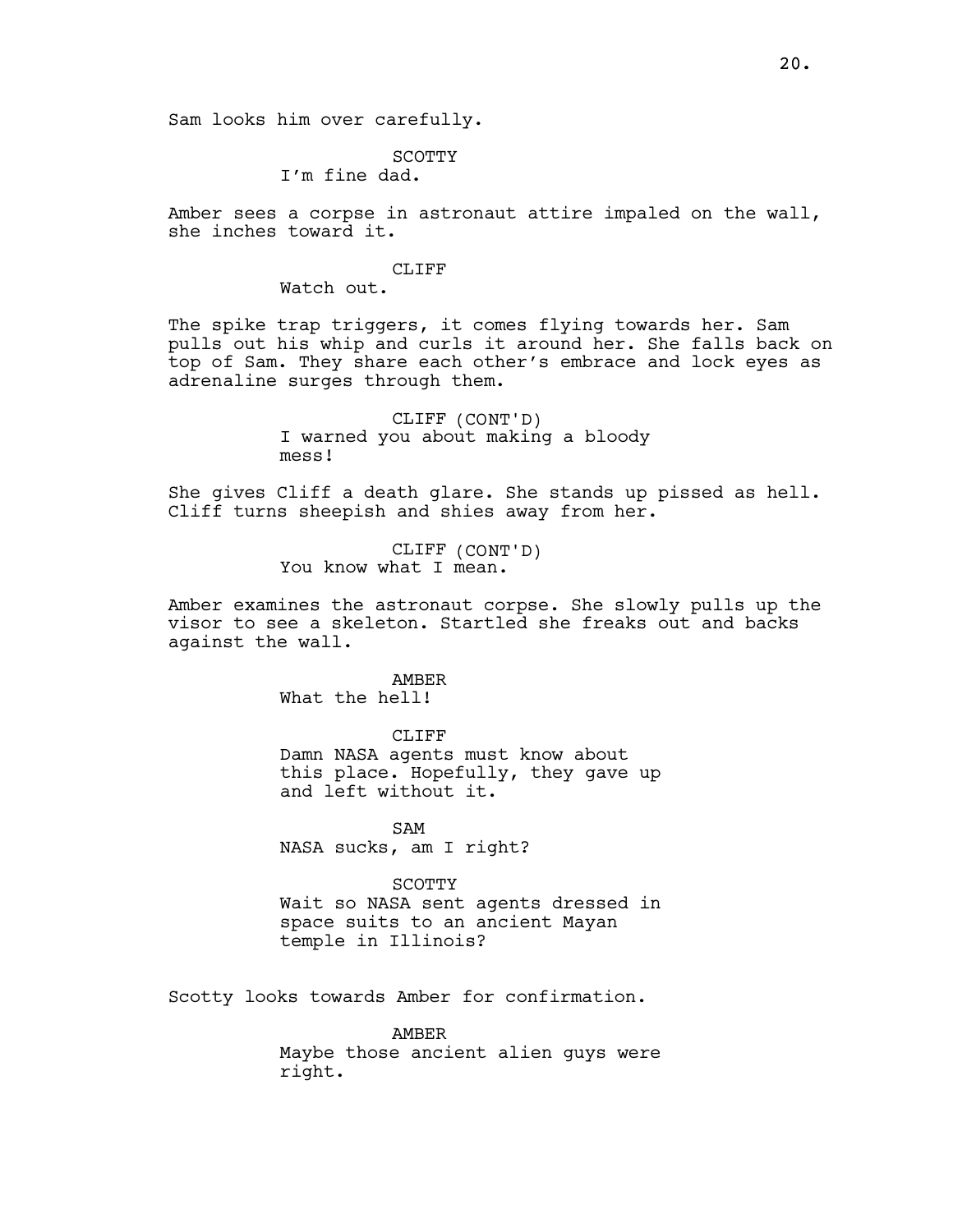Scotty pounds his head against the wall accidentally activating a hidden panel. The rocks move away revealing another room.

## FLAT EARTH PLANETARIUM (CONTINUOUS)

An enormous circular room. Torches line the walls. In the center, a giant raised model of the globe. Cliff pulls out a cigar and a lighter.

He lights it and presses it against a torch. A trail of oil along the walls chain-ignites each torch, fully illuminating the room. Beyond the model of the earth on a giant metal pole a downsized sun, and at the far end of the room, the moon.

> SCOTTY That's gonna give you cancer.

CLIFF<sup></sup> Kid, this world has taken everything from me. I'd welcome it as a gift at this point.

They sprawl out and survey the room.

AMBER The sun and the moon are reversed.

Cliff opens his mouth to say something.

AMBER (CONT'D) If you don't have anything nice to say, don't say it.

SAM Do you have anything useful Amber?

AMBER Well we could try positioning it correctly.

They move the moon and sun to their correct position, NOTHING HAPPENS. Cliff takes a long hit of his cigar.

> CLIFF I don't have anything nice to say.

SAM SEES HIS OPPORTUNITY. The moment to turn what the world calls bullshit into reality. His eyes lock onto the models and he springs into action.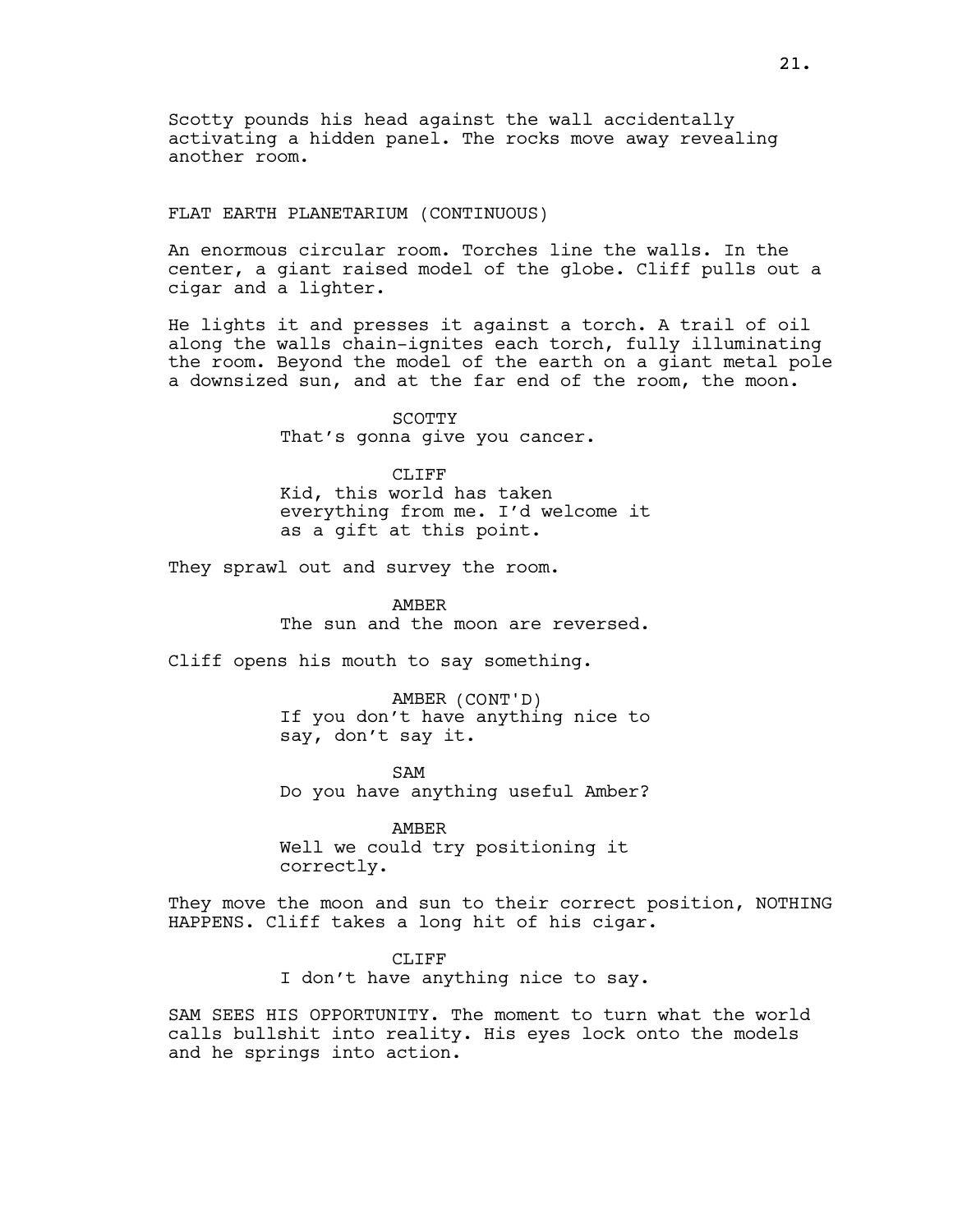## MONTAGE - VARIOUS

A) INT. FLAT EARTH PLANETARIUM - DAY - Sam pushes the moon and sun into place.

B) INT. BEDROOM OFFICE - NIGHT - A depressed Sam stares at his computer screen. In the chat window one comment reads: "What are you doing, why peddle bullshit for a living?"

C) EXT. FUNERAL GROUNDS - DAWN - An uncertain Sam stares at Tom's grave, Scotty looks up at Sam for answers.

D) INT. FLAT EARTH PLANETARIUM - DAY - Sam triumphantly finishes pushing the models into place.

#### END OF MONTAGE

The Sun and Moon models now positioned above the Earth. Nothing happens for a moment, then the Earth sinks into the ground becoming flat. The moon opens up to reveal the compass, the group share a moment of awe.

Cliff walkie-talkie BEEPS inside the satchel he carries. He takes it out and cranks the volume dial.

ELLIOT (O.S.)

Cliff.

CLIFF Elliot what are you doing here?

ELLIOT NASA is on to you --

We HEAR the rough and tumble of a fight breaking out.

## CLIFF Elliot, hello?

A slow CLAP as a man emerges from the shadows, the terror of NASA. MATT DAMON (48), wearing a NASA flight suit. His shit eating grin reveals his Hollywood approved ivory teeth. He wields a five-seven pistol painted with a NASA logo.

> CLIFF (CONT'D) SAM

Damon.

Damon.

DAMON You know the boys at Huston said we should send another team. But I said you can always count on the great Cliff Dover.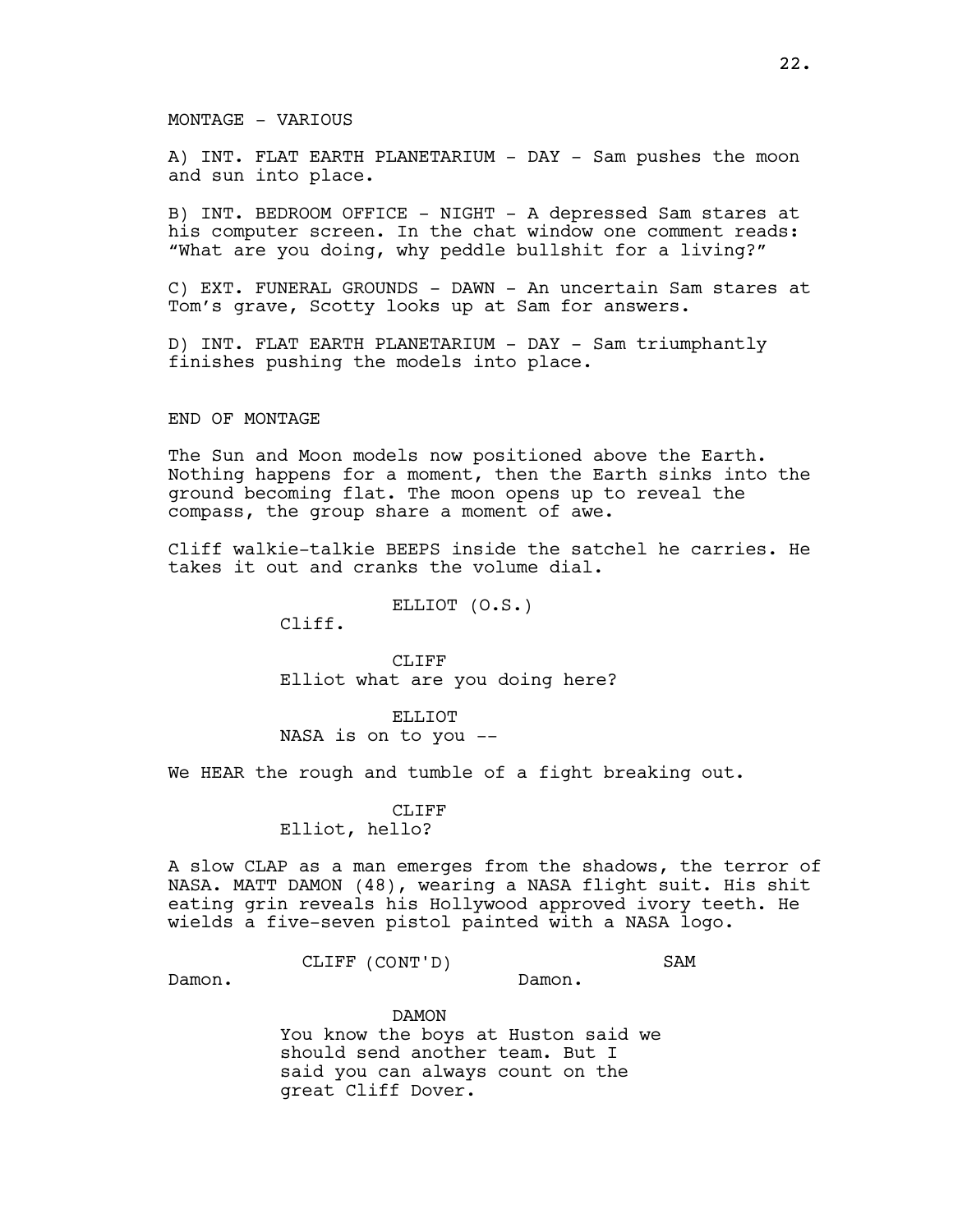Cliff postures defensively contemplating pulling out his whip.

> CLIFF I won't let you have it.

> > DAMON

The whip.

He raises his pistol, Cliff tosses the whip onto the ground.

AMBER

Wait what the hell is happening?

DAMON

Second whip?

Cliff tosses off his hat.

CLIFF Lost it already.

Sam eyes his whip clipped onto his back out of sight.

SAM He's a NASA operative.

DAMON

Captain actually, Captain Matt Damon. A proud family tradition going back to 1969.

AMBER

My mom, wait it was all pretend --

She struggles to process this information, she inadvertently gets under Damon's skin. Damon looks down and rocks his head back and forth.

> DAMON Pretend? You wanna know what the best part of playing pretend is?

AMBER Planting shit potatoes?

He chuckles but lets the insult wash off his back.

DAMON

Watching the special effects.

His shit-eating grin too much, she tries to lunge at him. Sam struggles to hold her back.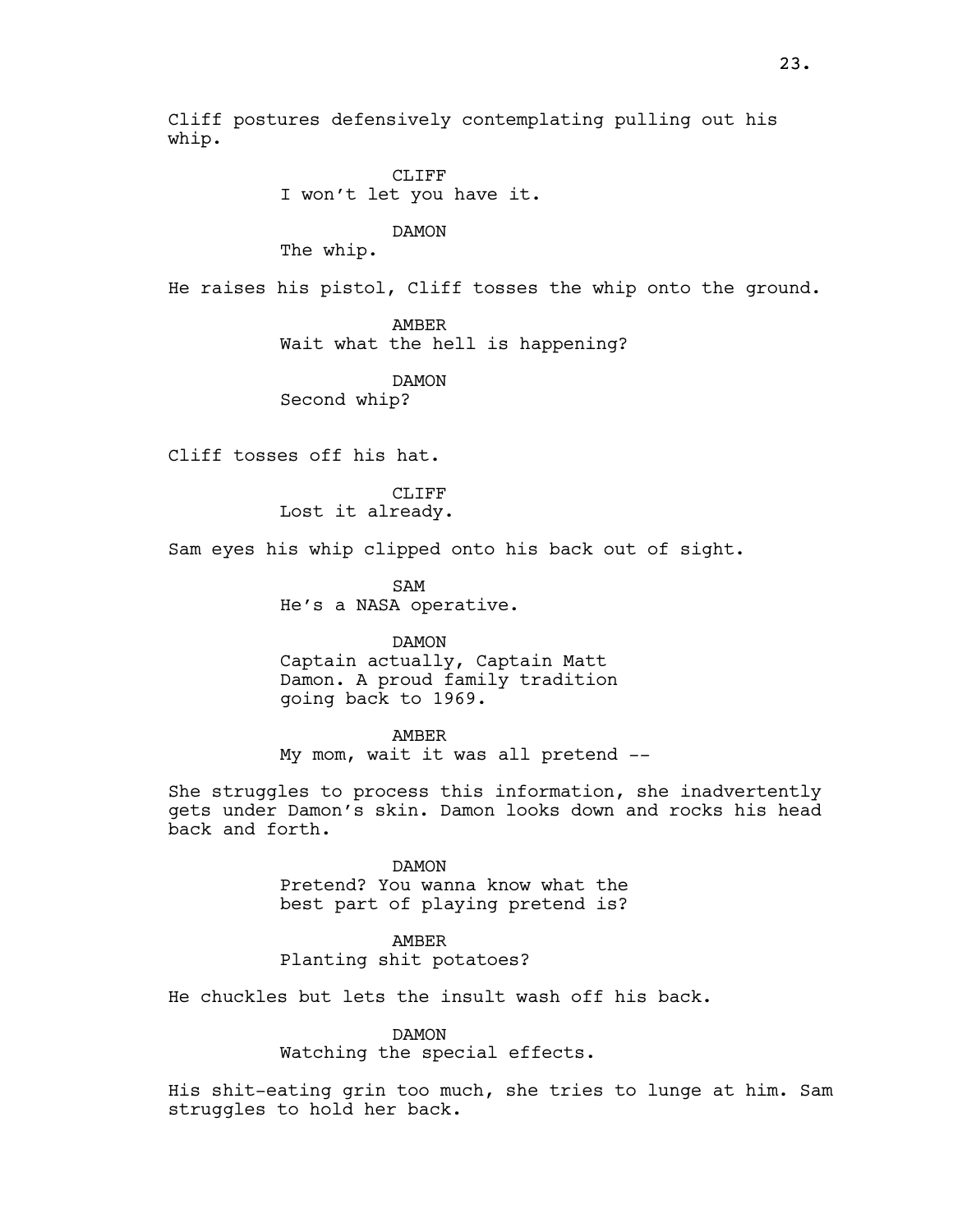SCOTTY

Can I...

Damon's smugness stops, with such genuine encouragement he invites gestures for Scotty to come closer.

> DAMON What is it kid?

SCOTTY Can I get your autograph?

DAMON

Of course man.

Damon hands him a notepad to hold while he signs. Scotty looks at Sam, he mouths the words "get ready"

> SCOTTY I think you should have won best actor instead of that boring bear guy.

Damon's eyes light up.

DAMON Wow, what a nice kid you have man.

SAM Thanks man.

Amber gives Sam the evil eye. Damon pats Scotty on the head, he seizes the opportunity. Scotty hits the pistol's magazine release, it drops to the ground, CLANK.

Damon realizes what happened he goes to pistol whip Scotty when Sam's whip coils around his hand. Amber runs up and punches Damon knocking him to the ground. They look judgmentally at Cliff standing idly, he relights his cigar.

> CLIFF Age-shaming bastards. You should be ashamed.

Amber spots Damon trying to get up and kicks him.

AMBER The book was better.

SCOTTY Actually, I really liked the movie.

Damon hits the ground reeling in pain.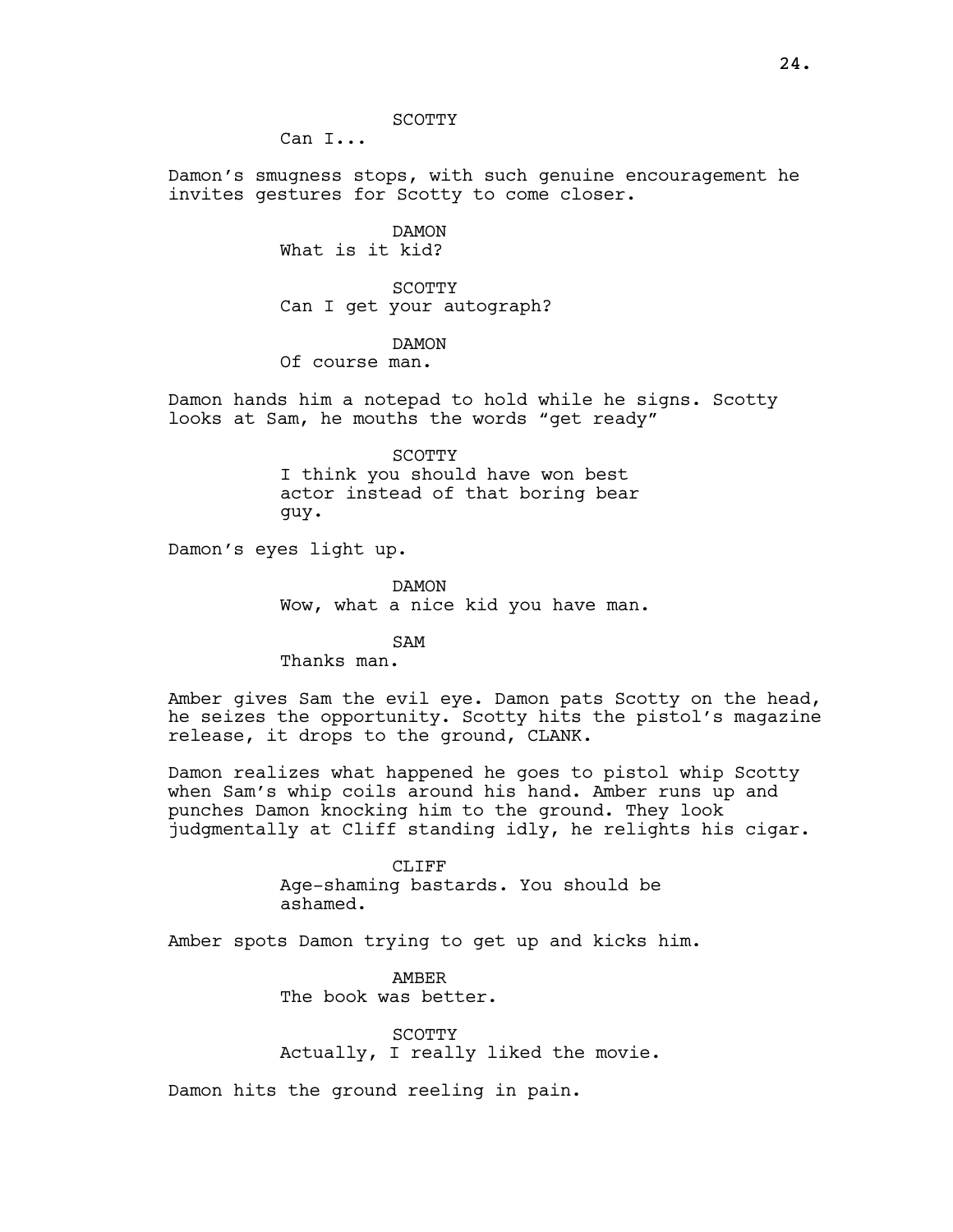DAMON Thanks, kid fans mean the world to me.

She kicks him again, Damon groans in pain.

AMBER My mom, we're you a part of that?

DAMON No, where they send the rockets, why they blow up is all top secret.

AMBER I want answers, why did she have to die?

She notices Damon's walkie-talkie lying on the ground.

HUSTON (V.O.) This is Huston. Agent you've passed your designated check in time. Cryptid backup is being deployed.

A terrifying HOWL breaks the tension, the WOLFMAN OF ILLINOIS. A large wolf that walks upright on its hind legs, its appearance a mix of scary and derpy. It waddles over, appendages swinging like a puppet on strings.

Damon takes advantage and runs back towards the hallway, Amber gives chase.

SAM

Amber!

The Wolfman ROARS, Cliff picks up his whip. Sam joins him in whipping at the beast.

HALLWAY (CONTINUOUS)

Damon rushes past the hallway door and pulls out the glyph. Amber notices the door slowly sinking towards the ground. She hesitates. He smashes the glyph against the wall.

> DAMON What's more important?

A final grin, he runs out bumping Elliot using his walkietalkie.

> ELLIOT Clifton come in some guys jumped me, are you ok? --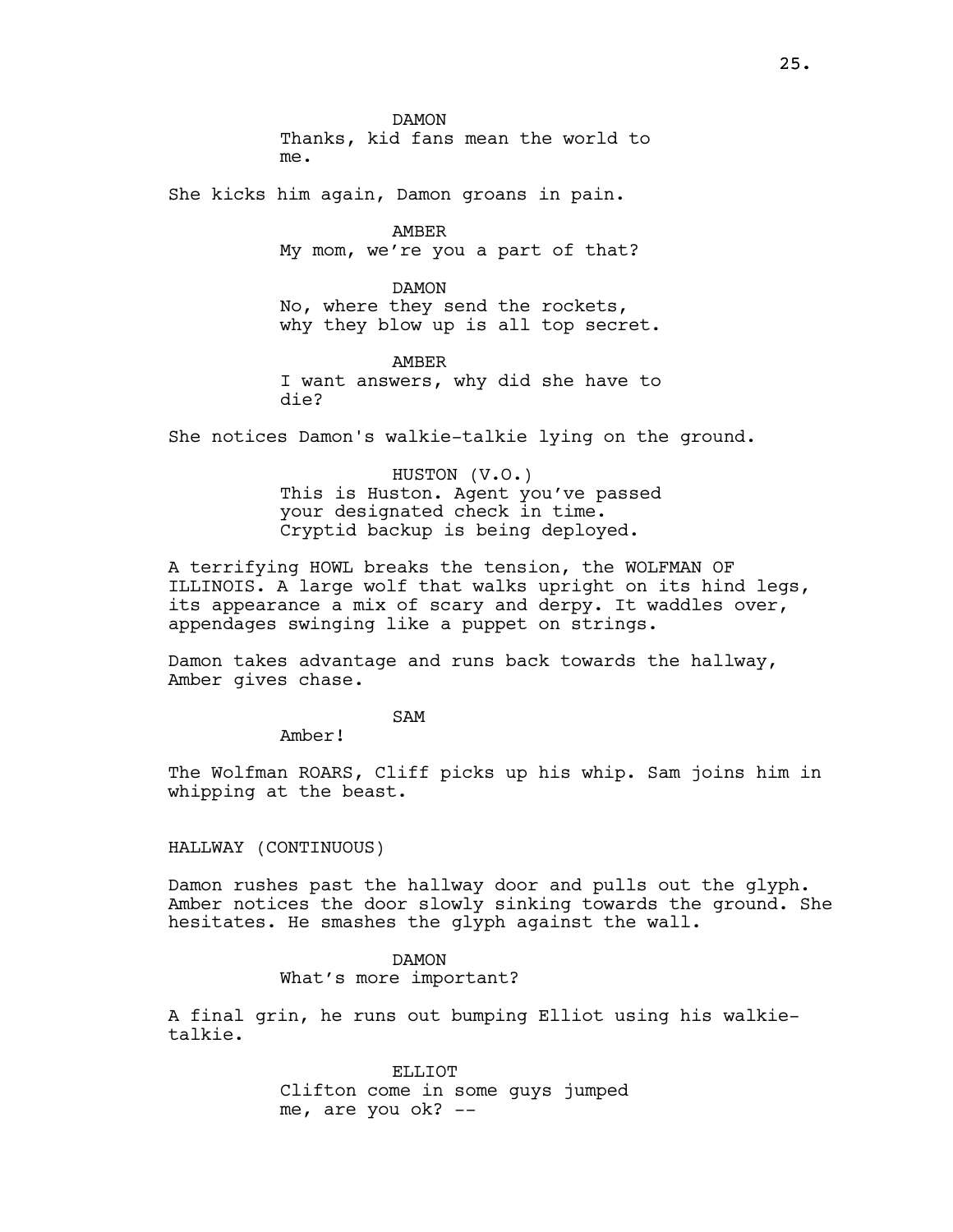ELLIOT (CONT'D)

Was that  $--$ 

The Wolfman's HOWL echoes through the hallway.

## AMBER

Matt Damon, Wolfman, help...

She notices the glyphs while straining against the door hatches an idea.

## AMBER (CONT'D) Glpyhs, Door.

It takes Cliff hesitates for a moment looking puzzled. His face light up with recognition and repositionsthe glyphs.

FLAT EARTH PLANETARIUM (CONTINUOUS)

The trio slowly backs up towards the door, Sam lands a whip on the creatures face. Sam and Cliff whip again, the creature now filled with rage, grabs the whips and throws them away.

Scotty pulls up the camera app on his phone.

SCOTTY

Dad.

With a look of understanding, Sam takes the phone and springs into action. He snaps pictures of the Wolfman, it shields its face with a look of embarrassment. They back into the portion of the hallway just outside the door.

HALLWAY (CONTINUOUS)

Elliot and Amber in the meantime stacked glyphs to prop the door open. The door now half closed Scotty crawls under first, followed by Cliff. Sam realizes he won't be able to crawl under while taking pictures.

He eyes the astronaut's corpse, ribs protrude out from it. He breaks a rib and tosses it, the Wolfman chases after it like a frisbee. The door now mere inches from closing, Sam dives under his foot gets caught he screams.

The group look at him terrified.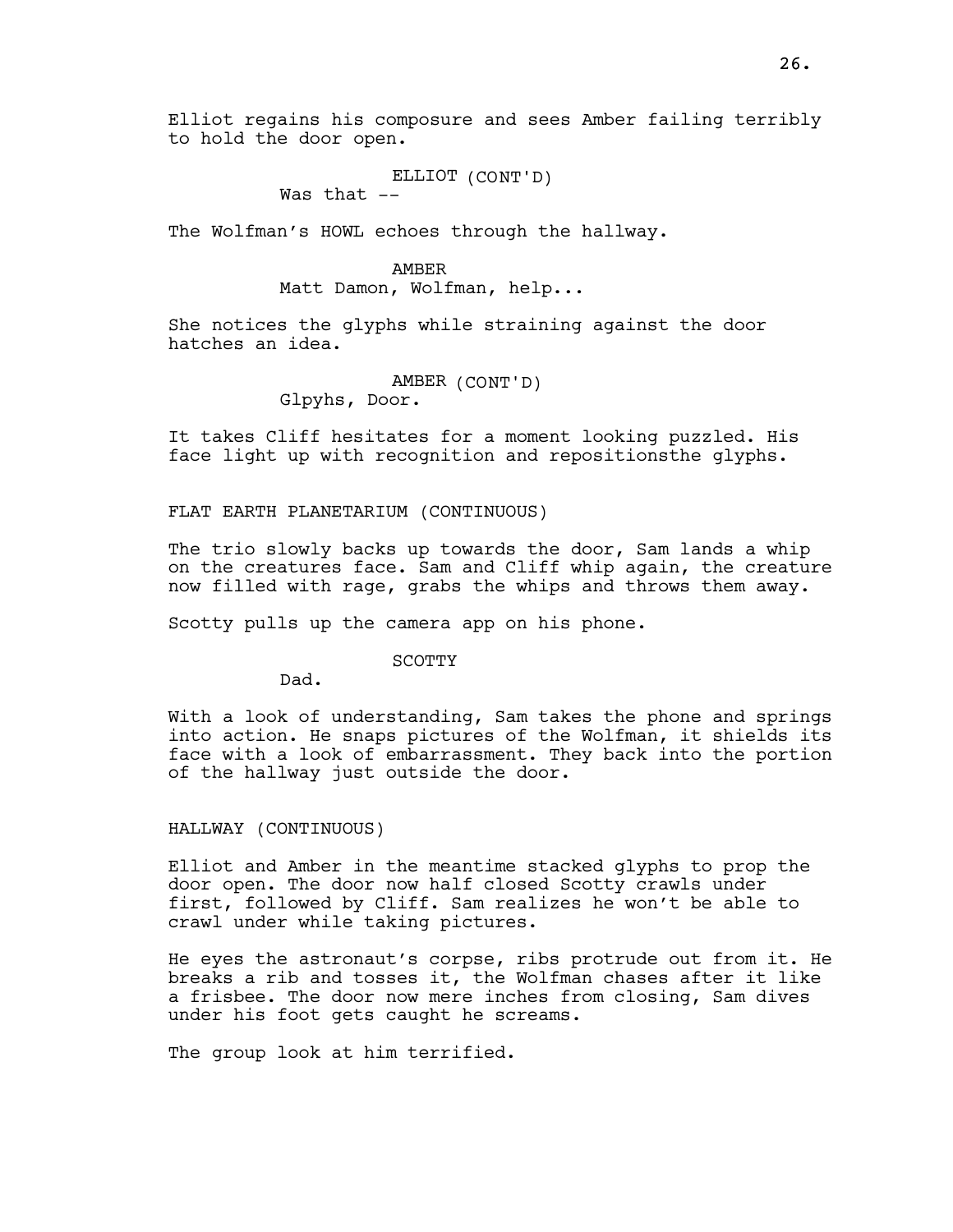SAM

No those were my best pair, water resistant, llama wool, I got them on sale!

They collectively groan realizing that their concern was misplaced.

## ELLIOT. Are you alright?

## CLIFF

Fine.

Cliff gives Elliot the cold shoulder refusing to be appreciative.

> ELLIOT Damnit, Clifton I came here to help you.

CLIFF Maybe your part of a ruse, a robot or something. Also, stop calling me that.

Cliff looks him in the eyes and walks away making angry hand gestures. Some distance away a helicopter engine WHIZZES as it starts up.

ELLIOT

God damn your childish antics, Cliff Dover what nonsense.

SAM Wait, what's your real name?

CLIFF Don't you say it.

ELLIOT

Clifton Stichelton. Not very adventurous sounding is it?

Cliff angrily locks eyes with Elliot. A helicopter soars by with Matt Damon, he gives them the bird.

> SCOTTY Can talk about the fact that we were attacked by Matt Damon and for some reason, a Wolfman!